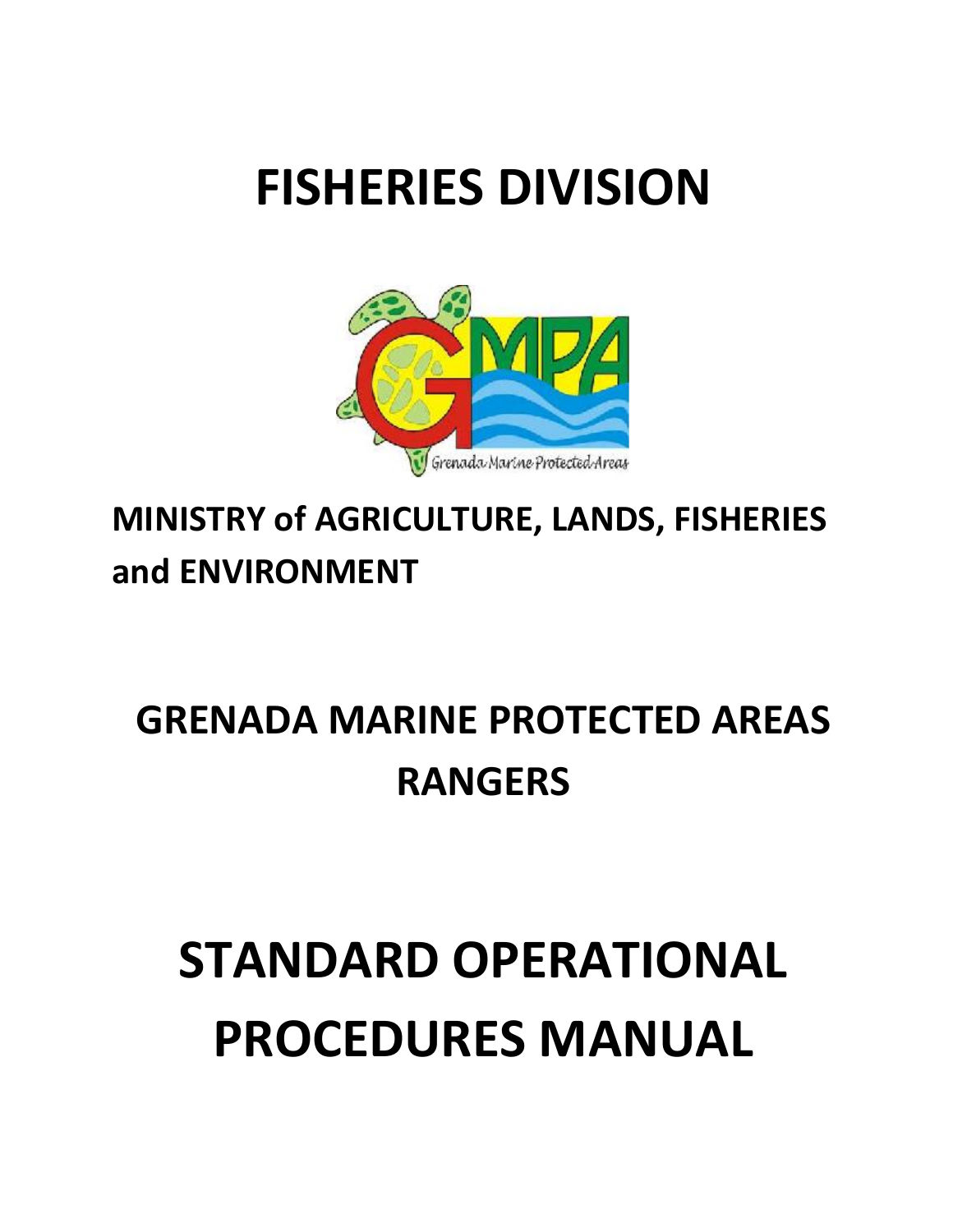# *Table of Contents*

| Article I.          |                                                                    |
|---------------------|--------------------------------------------------------------------|
| Article II.         |                                                                    |
| <b>Article III.</b> |                                                                    |
| <b>Article IV.</b>  |                                                                    |
| Article V.          | <b>Preventative Maintenance/Care of Division equipment/Logs 19</b> |
| Article VI.         |                                                                    |
|                     |                                                                    |
|                     |                                                                    |
|                     |                                                                    |
| <b>Article X.</b>   |                                                                    |
|                     |                                                                    |
|                     | Article XII. Report writing and case package preparation 28        |
|                     |                                                                    |
|                     |                                                                    |
|                     | Article XV. Uniforms, Personal Appearance and Dress Code  32       |
|                     |                                                                    |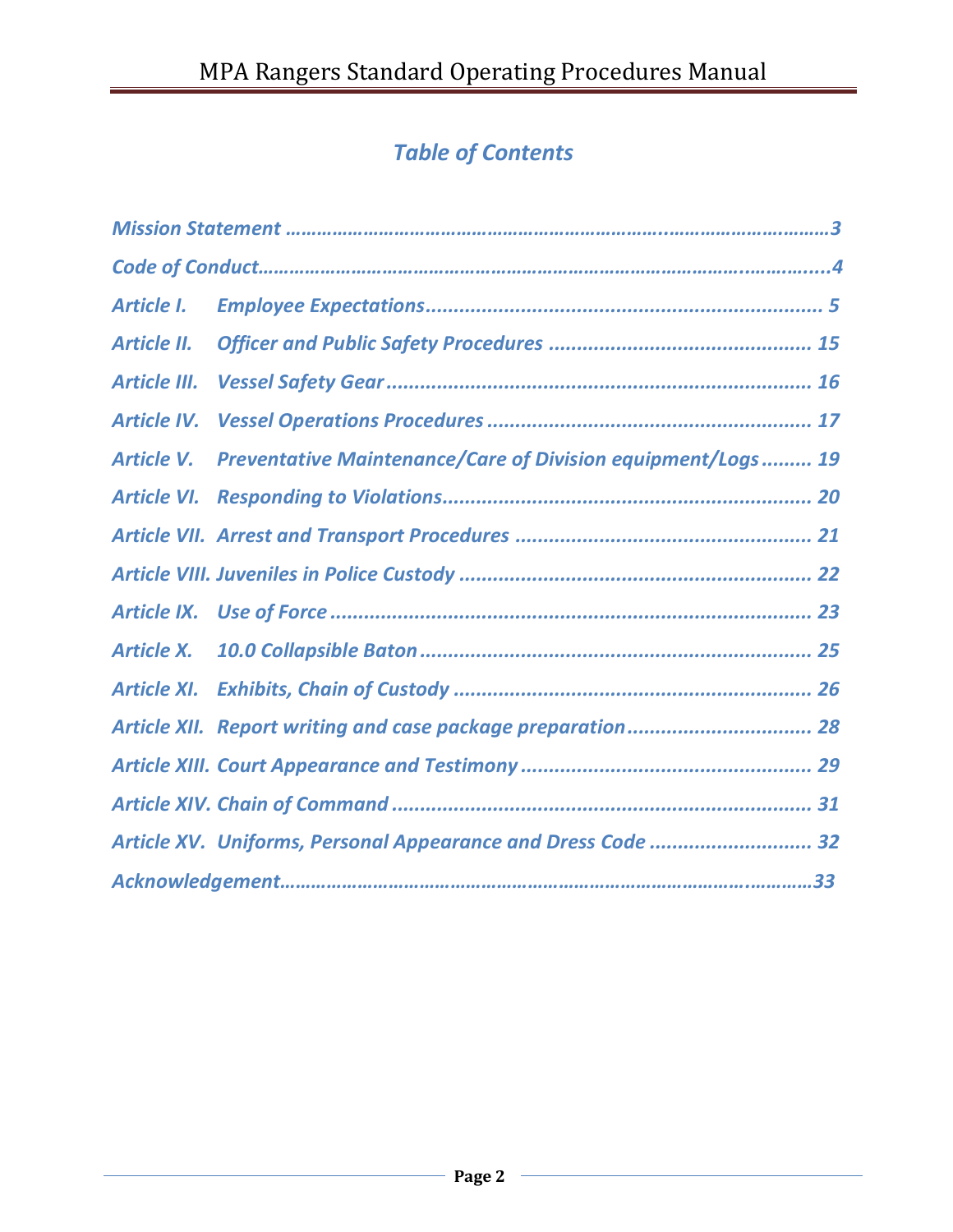#### *MISSION STATEMENT*

*"The mission of the Marine Protected Area's (MPA) Ranger Corps is to protect Grenada's marine natural resources through proactive, professional and responsive law enforcement services designed around needs and wellbeing of all the people of Grenada"*

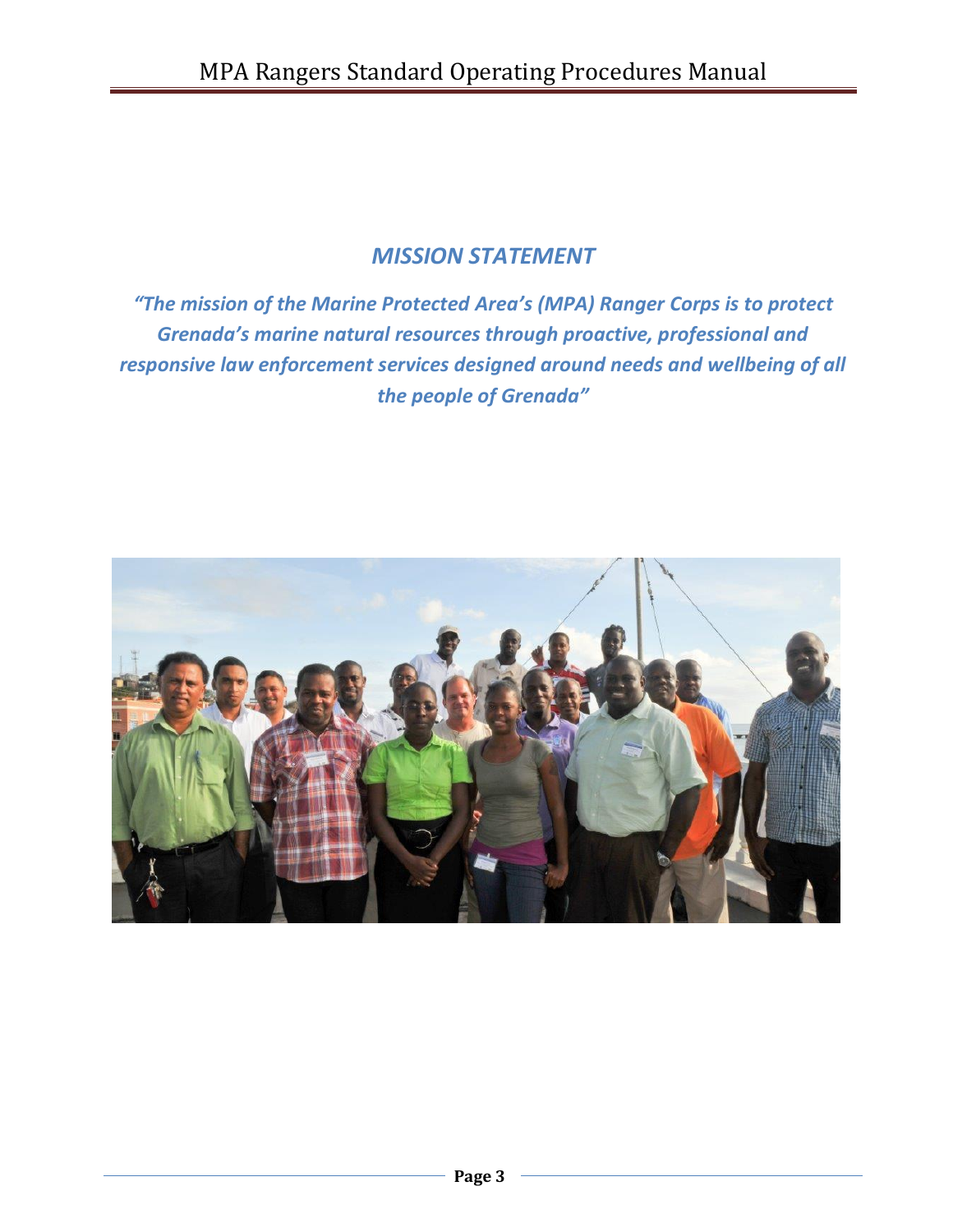# *Code of Conduct and Code of Ethics*

*A ranger shall perform all duties impartially, without favor of affection or ill will and without regard to status, sex, race, religion, political belief or aspiration. All citizens will be treated equally with courtesy, consideration and dignity.*

*Rangers will never allow personal feelings, animosities or friendships to influence official conduct. Laws will be enforced appropriately and courteously and, in carrying out their responsibilities, rangers will strive to obtain maximum cooperation from the public. They will conduct themselves in appearance and department in such a manner as to inspire confidence and respect for the position of public trust they hold.* 

*A ranger will not engage in acts of corruption or bribery, nor will an officer condone such acts by other police officers.*

*The public demands that the integrity of rangers be above reproach. Rangers must, therefore, avoid any conduct that might compromise integrity and that undercut the public confidence in the Division. Rangers will refuse to accept any gifts, presents, subscriptions, favors, gratuities or promises that could be interpreted as seeking to cause the ranger to refrain from performing official responsibilities honestly and within the law.*

*Rangers must not receive private or special advantage from the official status. Respect from the public cannot be bought; it can only be earned and cultivated.*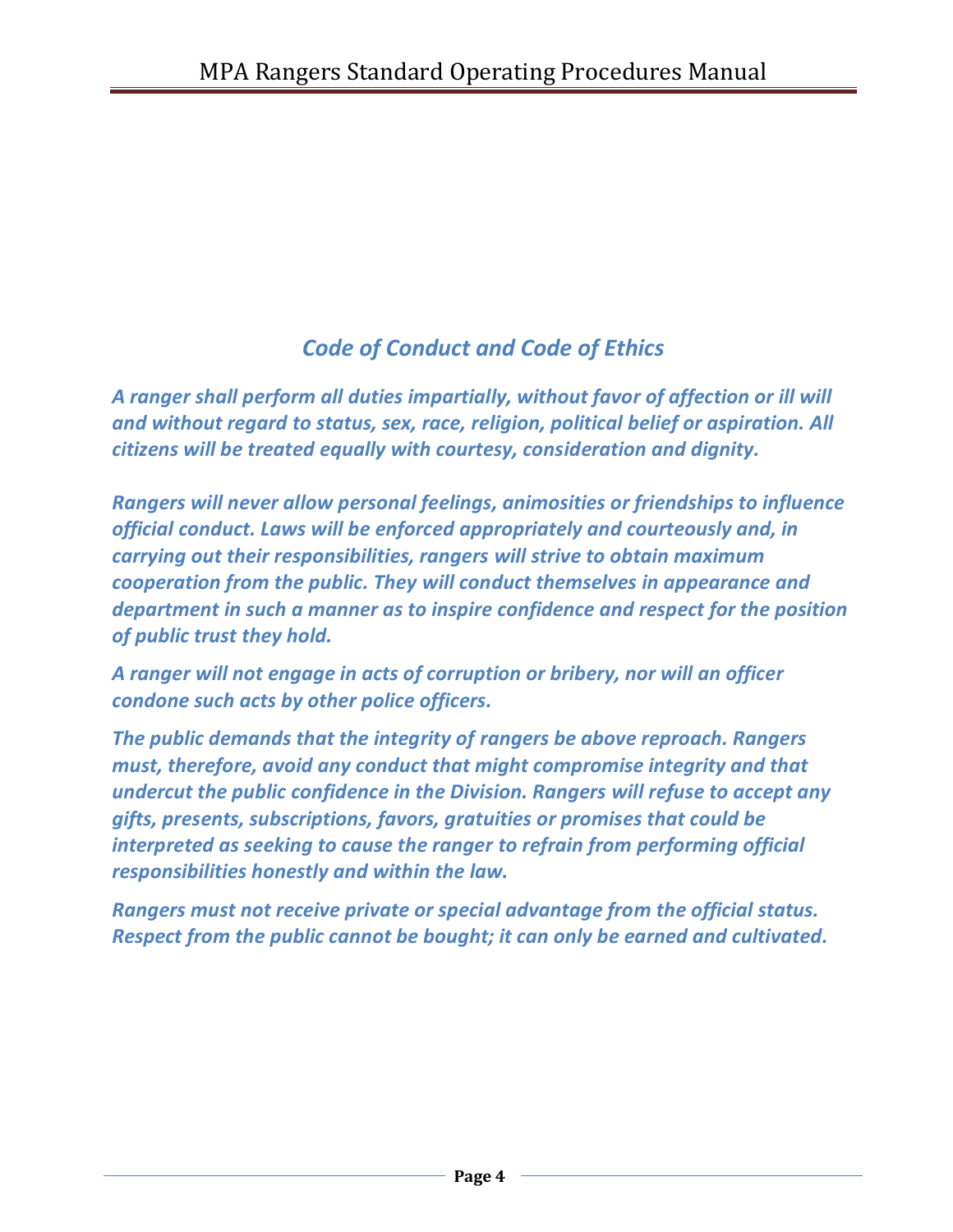#### <span id="page-4-0"></span>**Article I. Employee Expectations**

#### **Section 1.01 Avoiding Appearance of Impropriety**

- **(a) Employees are expected to safeguard their ability to make objective, fair and impartial decisions, and therefore may not accept benefits of any sort under circumstances in which it could be inferred by a reasonable observer that the benefit was intended to influence a pending or future decision of theirs, or to reward a past decision. Employees should avoid any conduct (whether in the context of business, financial or social relationships) that might undermine the public trust, whether that conduct is unethical or lends itself to the appearance of ethical impropriety.**
- **(b) An employee also is prohibited from holding any employment or having a contractual relationship which will pose a frequently recurring conflict between private interests and public duties or which will impede the full and faithful discharge of public duties.**

#### **Section 1.02 Misuse of Position**

**(a) An employee is prohibited from corruptly using or attempting to use their official positions to obtain a special privilege for themselves or others.**

**Section 1.03 Improper Disclosure or Use of Certain Information**

**(a) Employees are prohibited from disclosing or using information not available to the public and obtained by reason of their public positions for the personal benefit of themselves or others.**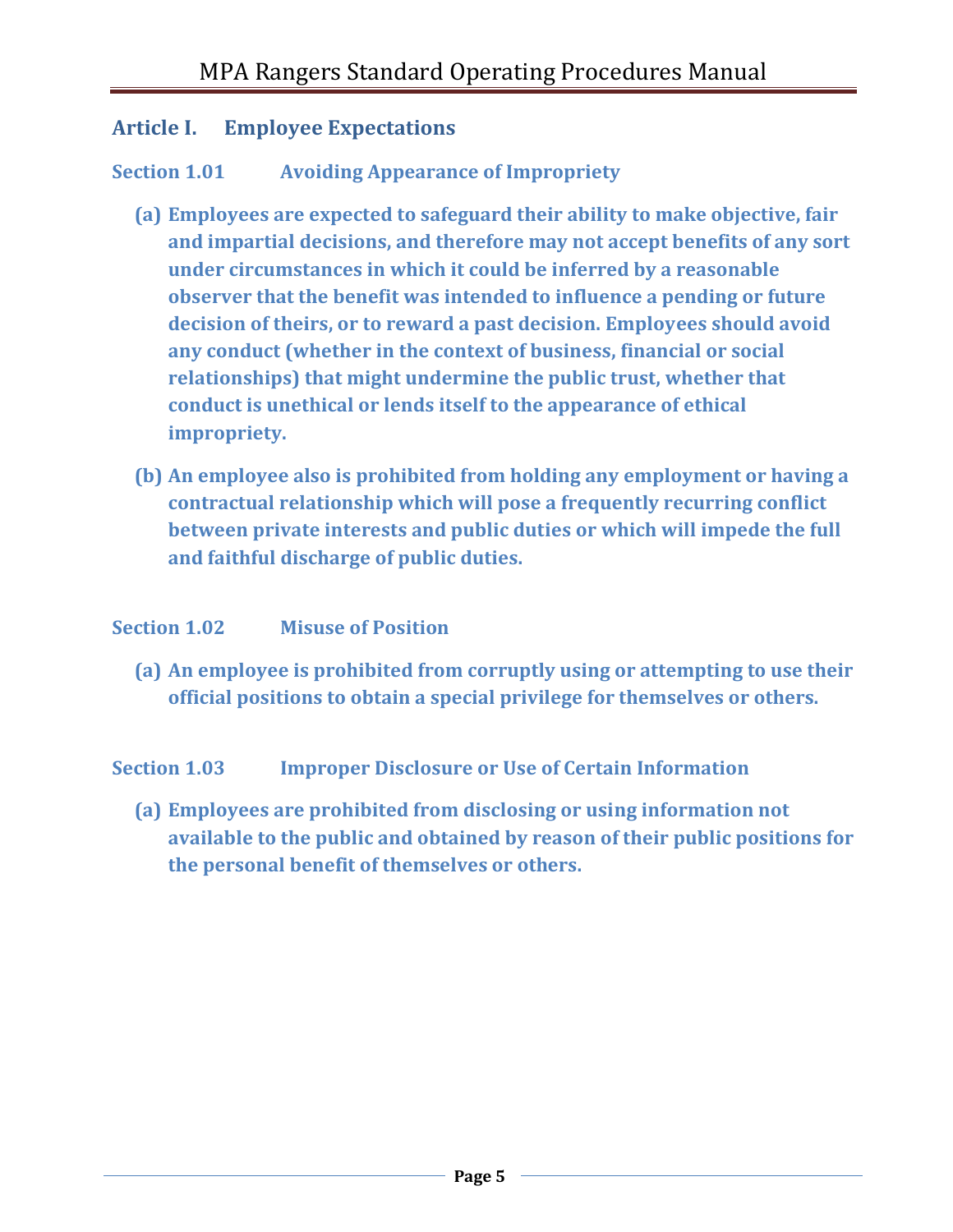#### **Section 1.04 Expectations**

- **(a) Employees are expected to perform their particular duties and conduct themselves in a manner that fosters the achievement of the MPA's purpose and goals. The conduct of each employee is expected to reflect a commitment to put forth his or her best efforts, to manage work time for maximum effectiveness and efficiency and to perform to the best of his or her ability the duties and responsibilities assigned to the employee.**
- **(b) Any violation of the above four (4) Codes of Conduct shall be dealt with in the following manner depending of the severity of the violation**
	- *(i) First occurrence – Written reprimand, suspension up to 30 days, or dismissal*
- *(ii) Second occurrence – Suspension up to 30 days, dismissal*
- *(iii) Third occurrence – Dismissal*

#### **Section 1.05 Conduct Unbecoming of an Employee**

- **(a) Any willful action or conduct by an employee, on or off duty, which impedes efforts, brings discredit on the MPA, impairs the operation or efficiency of the MPA or any employee, or impairs the employee's ability to perform his or her job, including an action that violates standards of decency and/or morality.**
	- *(i) First occurrence - Written reprimand, suspension up to 30 work days, or dismissal*
- *(ii) Second occurrence - Suspension up to 30 work days or dismissal*
- *(iii) Third occurrence – Dismissal*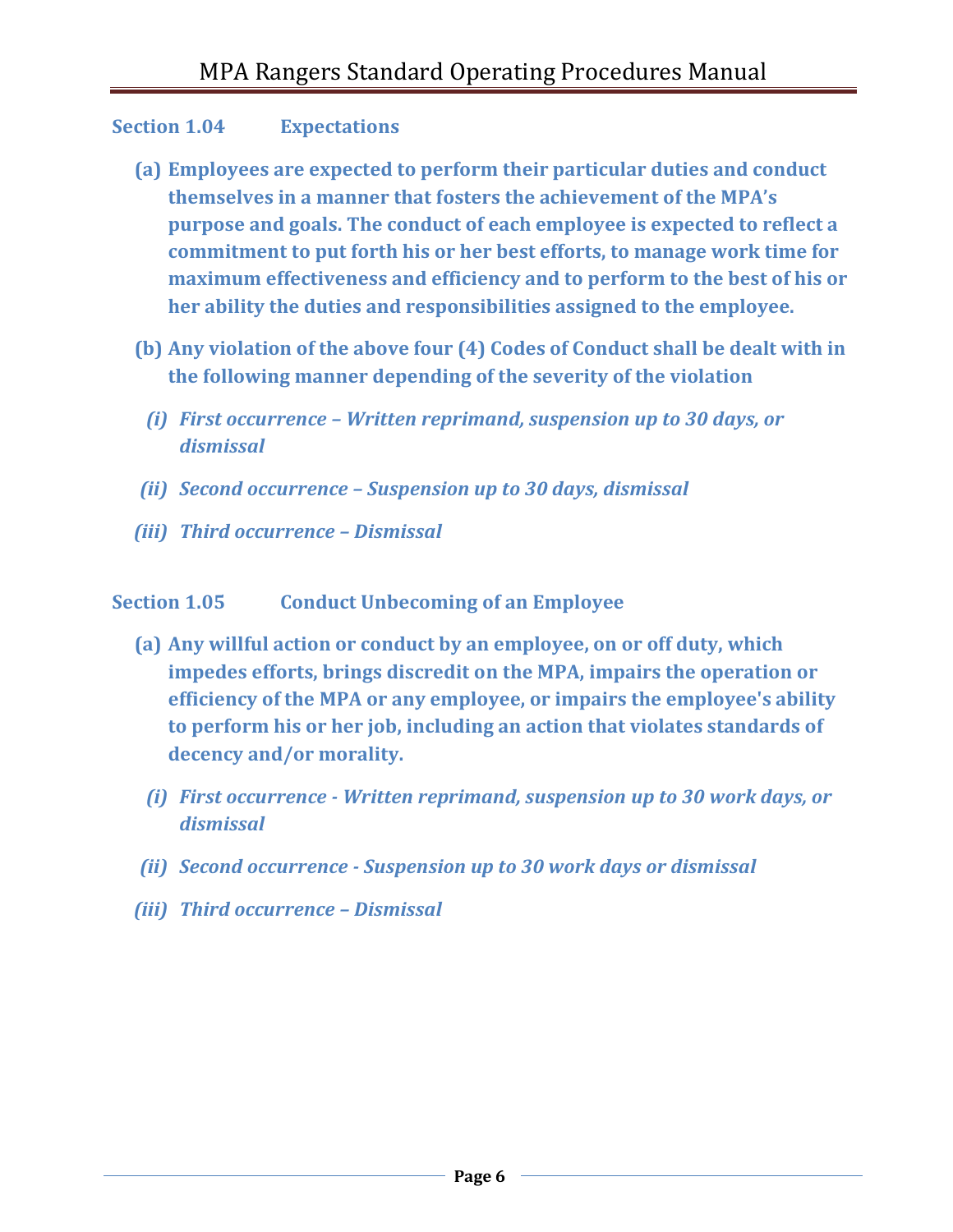#### **Section 1.06 Insubordination**

- **(a) Is the deliberate and inexcusable refusal to comply with a reasonable order or directive, either written or oral, which relates to the employee's job. This includes both an expressed refusal to obey a proper order as well as the deliberate failure to carry out an order or assignment.**
	- *(i) First occurrence – suspension up to 30 days without pay, dismissal*
- *(ii) Second occurrence – Dismissal*

#### **Section 1.07 Abuse of Position**

- **(a) The use of one's position, power or authority as an employee to avoid the consequences of unlawful acts or identification of oneself as an employee of the MPA for personal gain or influence. This includes soliciting or accepting a promise of any gratuity, gift, loan, reward, promise of future employment or, secondary employment from any person or business regulated by the MPA or subject to such regulation.**
	- *(i) First occurrence - Suspension up to 30 work days or dismissal*
- *(ii) Second occurrence – Dismissal*

#### **Section 1.08 Sabotage**

- **(a) Participation in an act of destruction or attempted destruction of the MPA's property or equipment.**
	- *(i) First occurrence - Suspension up to 30 work days or dismissal*
- *(ii) Second occurrence – Dismissal*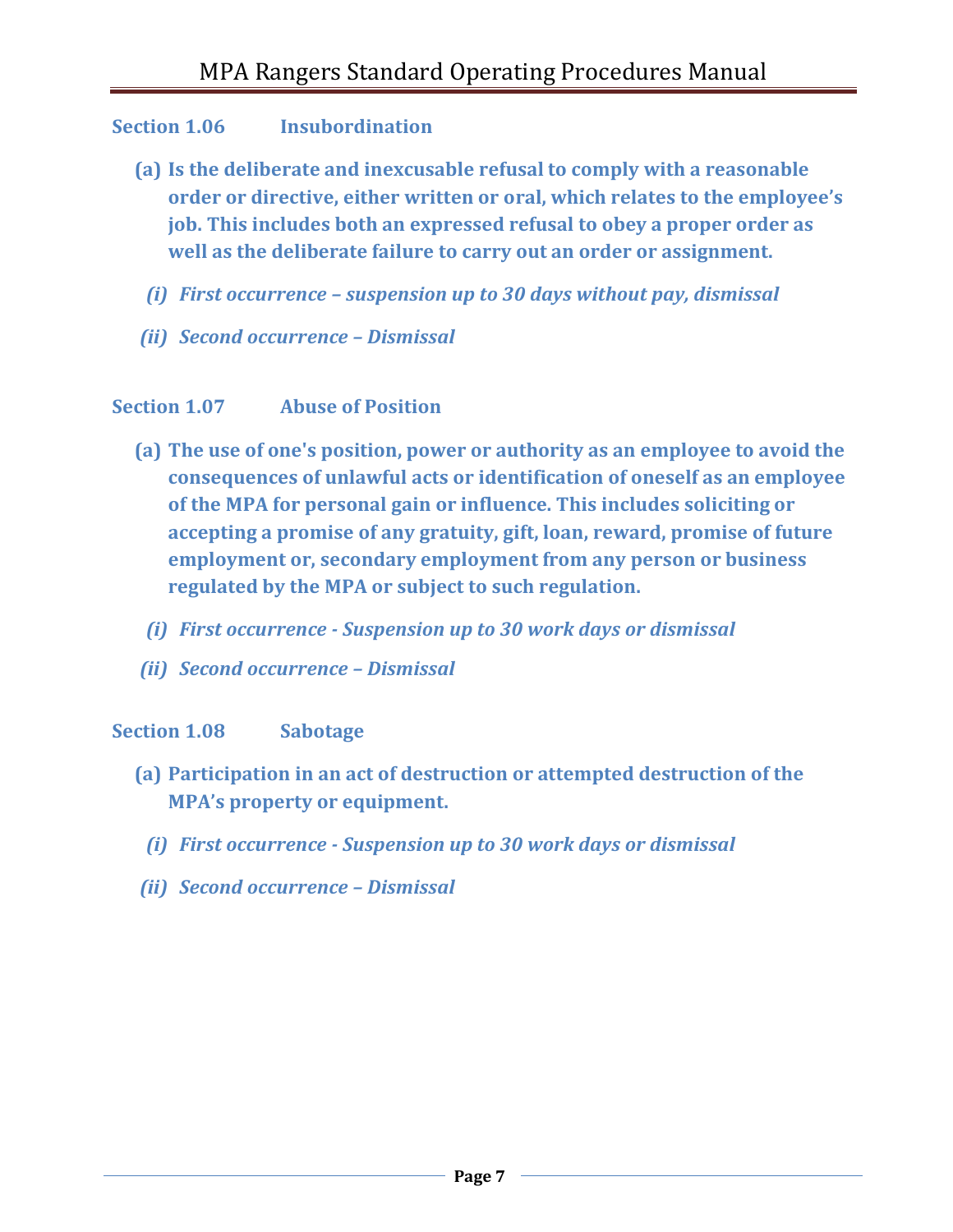**Section 1.09 Inefficiency, Inability to Perform Assigned Duties or Substandard Performance of Duties** 

- **(a) The failure to meet the minimum satisfactory performance standards that specifically relate to an employee's duties and responsibilities, whether or not such failure is willful or deliberate. Employees shall not be required to meet work expectations or performance standards which have not been defined on either their official position description, performance standards/expectations or otherwise identified to the employee in writing as being part of the requirements of their position.**
	- *(i) First occurrence - Written reprimand*
- *(ii) Second occurrence - Written reprimand or suspension up to 5 work days*
- *(iii) Third occurrence – Suspension up to 30 days without pay, dismissal*

#### **Section 1.10 Loafing**

- **(a) Continued and deliberate idleness during work periods that results in the employee's failure to perform assigned tasks. This includes, but is not limited to, deliberately wasting time, engaging in idle talk or gossip, reading non work-related materials or conducting personal business during work periods.**
- *(i) First occurrence - Written reprimand*
- *(ii) Second occurrence - Written reprimand or suspension up to 5 work days*
- *(iii) Third occurrence - Suspension up to 30 work days or dismissal*
- *(iv) Fourth occurrence – Dismissal*

#### **Section 1.11 Sleeping on Duty**

- *(i) First occurrence - Written reprimand or suspension up to 5 work days*
- *(ii) Second occurrence - Suspension up to 5 work days or dismissal*
- *(iii) Third occurrence – Dismissal*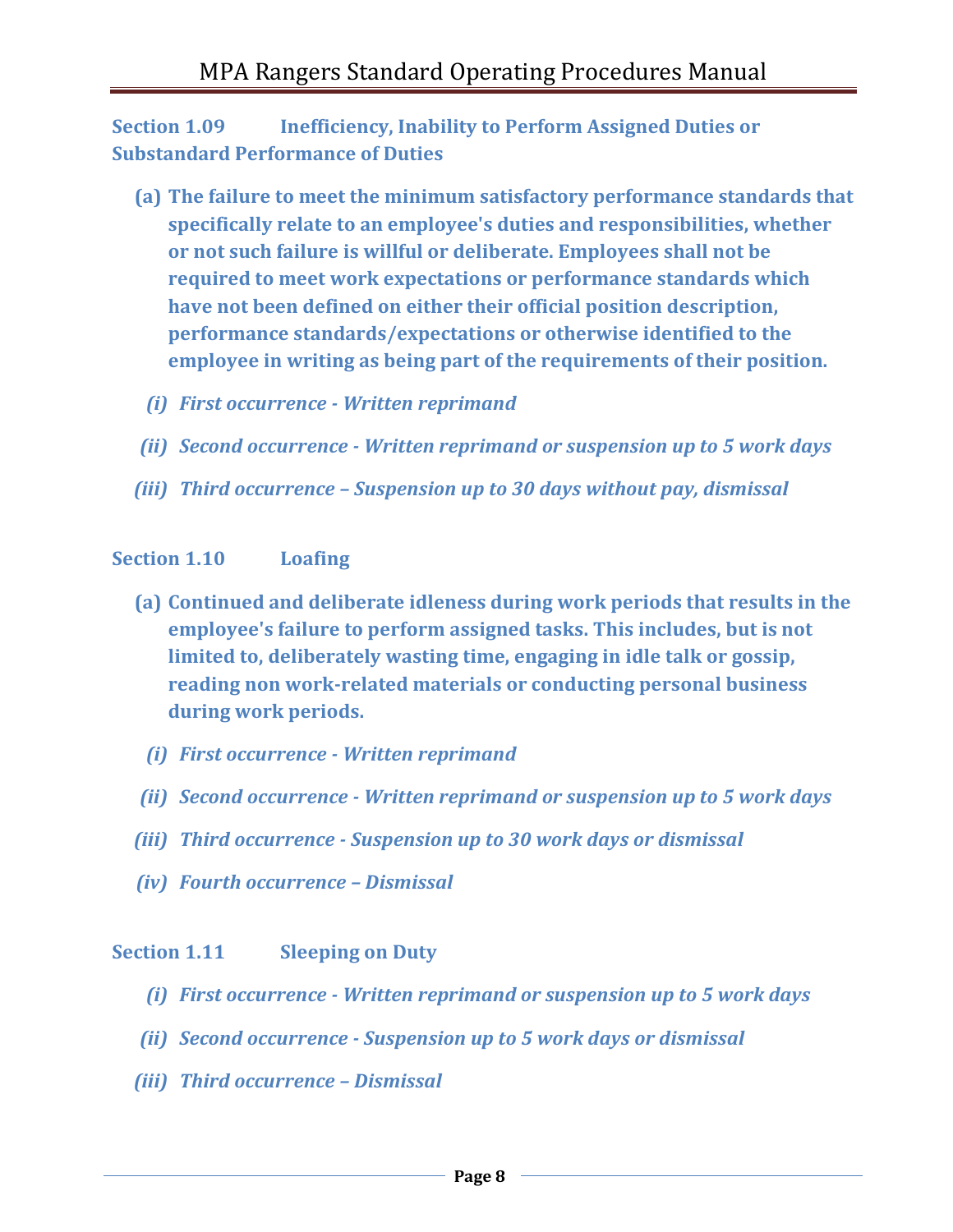**Section 1.12 Improper or Careless Use of the Marine Protected Area's Property, Including Conveyances –**

- **(a) Failure to properly care for or properly use the MPA's property or equipment such as but not limited to the operation of vehicles or vessels. This includes but is not limited to the failure to observe any traffic laws while driving a vehicle, failure to observe maintenance schedules, or causing or failing to prevent damage.**
- *(i) First occurrence - Oral or written reprimand or suspension up to 30 work days.*
- *(ii) Second occurrence - Written reprimand or suspension up to 30 work days*
- *(iii) Third occurrence - Suspension up to 30 work days or dismissal*
- *(iv) Fourth occurrence – Dismissal*

**Section 1.13 Threatening or Interfering With Other Employees in Work Related Activities** 

- **(a) Any action taken by an employee that threatens another employee or member of the MPA and prevents them from performing their work properly.**
	- *(i) First occurrence - Written reprimand or suspension up to 5 work days*
- *(ii) Second occurrence - Suspension up to 30 work days or dismissal*
- *(iii) Third occurrence – Dismissal*

**Section 1.14 Abusive, Threatening or Offensive Language** 

- **(a) The use of language that is considered abusive, threatening or offensive regardless of whether directed towards a supervisor, a fellow employee, or a member of the public; includes any offensive language, regardless of intent.**
	- *(i) First occurrence - Written reprimand or suspension up to 5 work days*
- *(ii) Second occurrence - Suspension up to 30 work days or dismissal*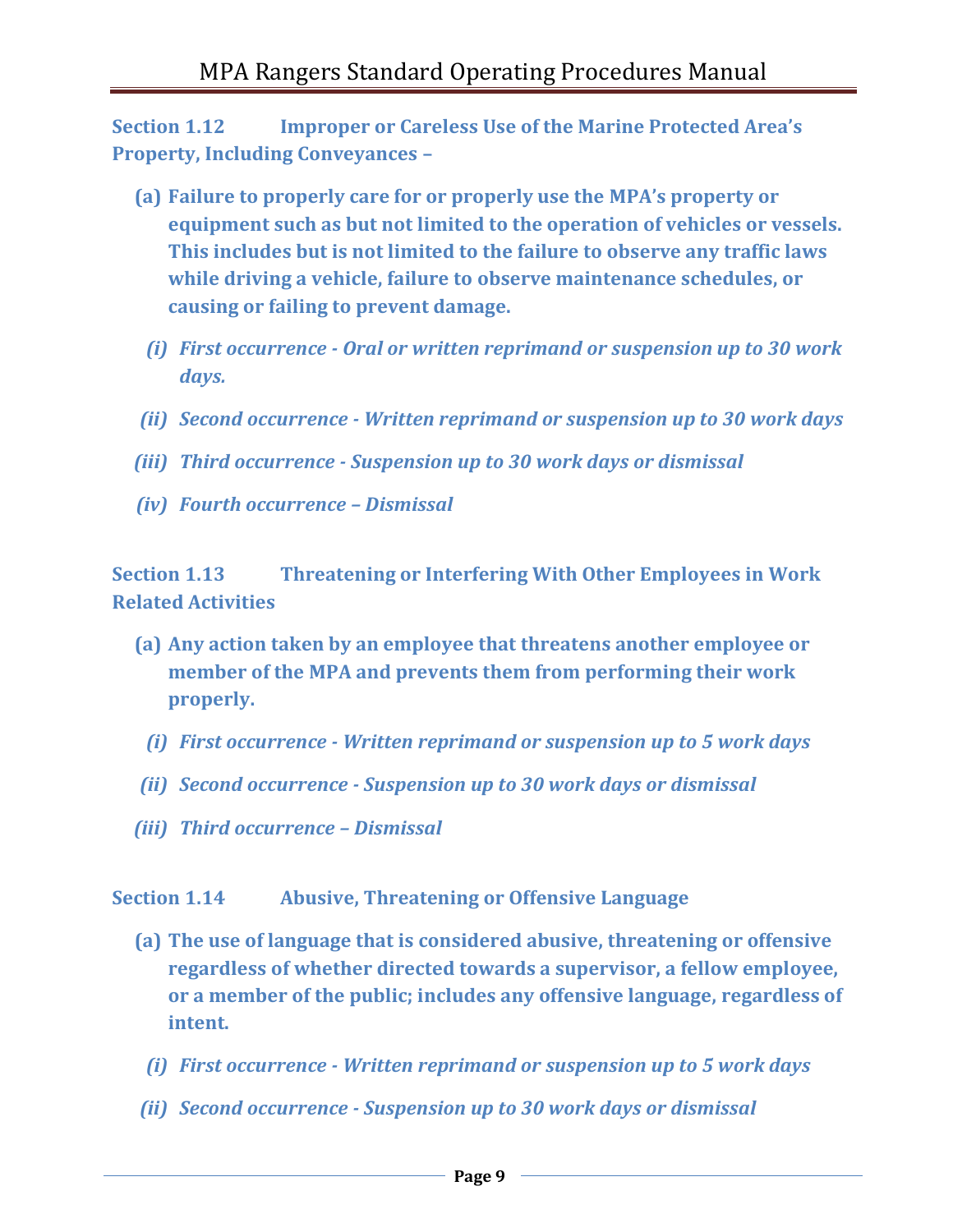*(iii) Third occurrence – Dismissal*

#### **Section 1.15 Leaving Work Station without Authorization**

- **(a) Absence from the work station or duty assignment without notice to the appropriate supervisor or designee.**
- *(i) First occurrence - Oral or written reprimand*
- *(ii) Second occurrence - Written reprimand or suspension up to 5 work days*
- *(iii) Third occurrence - Suspension up to 30 work days or dismissal*
- *(iv) Fourth occurrence – Dismissal*

#### **Section 1.16 Absence without Authorized Leave**

- **(a) Failure to obtain approval from the proper authority prior to any absence from work, except in the case of an emergency that requires the employee to be absent prior to receiving approval;**
- **(b) Failure to notify the proper authority in a timely or appropriate manner that the employee will be absent from work;**
- **(c) Obtaining leave approval based on misrepresentation.**
- *(i) First occurrence - Written reprimand or suspension up to 5 work days*
- *(ii) Second occurrence – Suspension up to 30 days, dismissal*

#### **Section 1.17 Excessive Absenteeism**

- **(a) Absences that adversely affect the employee's ability to perform assigned tasks with a reasonable degree of regularity even though all or most of the absences were necessary and excusable.**
	- *(i) First occurrence - Written reprimand*
- *(ii) Second occurrence - Written reprimand or suspension up to 5 work days*
- *(iii) Third occurrence - Suspension up to 30 work days or dismissal*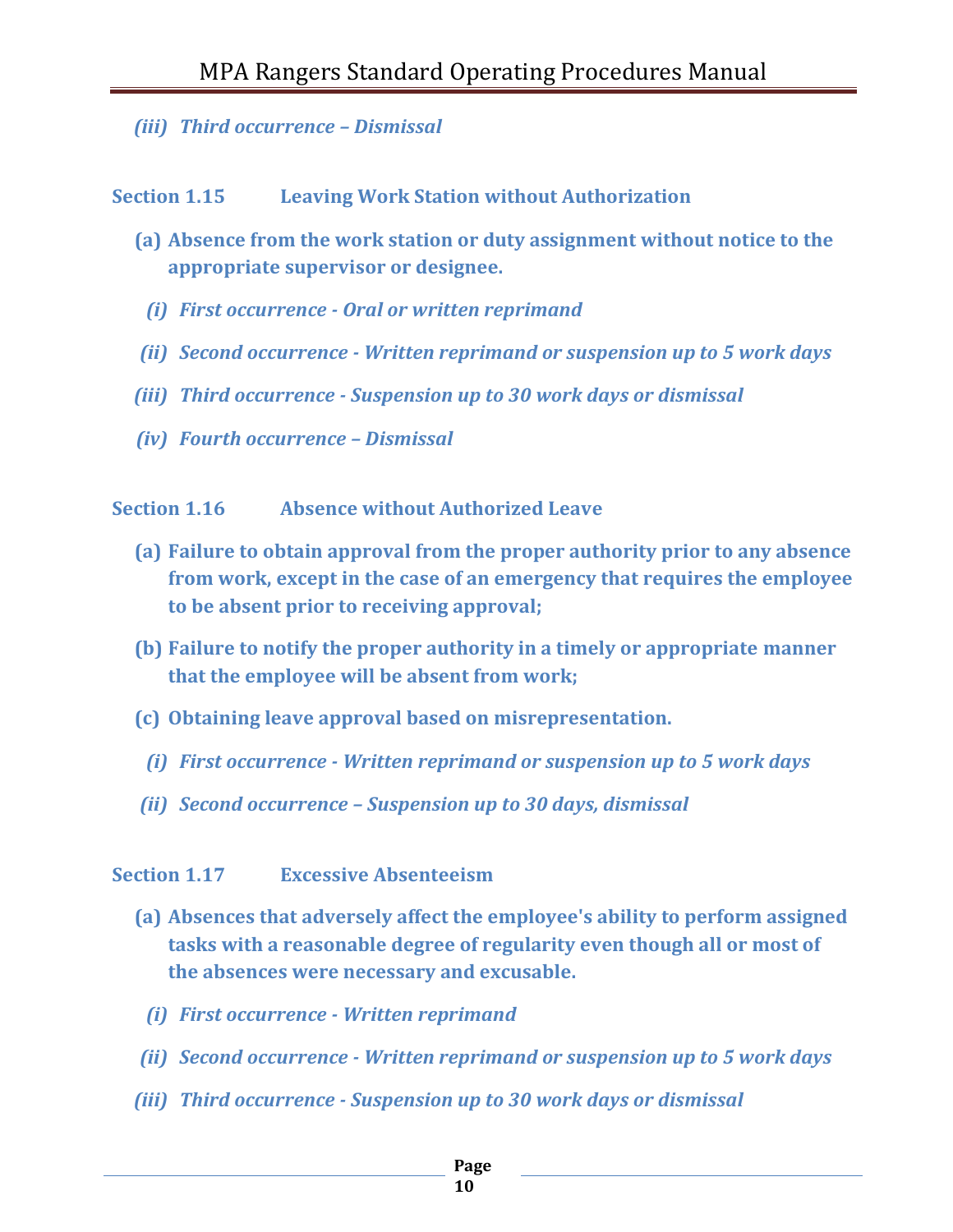*(iv) Fourth occurrence – Dismissal*

**Section 1.18 Excessive Tardiness or Failure to Observe Established Work Times** 

- **(a) The repeated failure to follow established work schedules. This includes arriving late at the beginning of the work schedule, leaving early or returning late from lunch or rest breaks or leaving work early at the end of the work schedule, without prior approval.**
	- *(i) First occurrence - Written reprimand*
- *(ii) Second occurrence - Written reprimand or suspension up to 5 work days*
- *(iii) Third occurrence - Suspension up to 30 work days or dismissal*
- *(iv) Fourth occurrence – Dismissal*

**Section 1.19 Lying or Failure to Give Truthful or Requested Information or Instructing an Employee to Do So**

- **(a) Oral or written statements that are deliberately inaccurate, incorrect or misleading but which do not constitute falsification of records. This includes lying or failing to provide information during an internal investigation.**
	- *(i) First occurrence - Suspension up to 30 work days or dismissal*
- *(ii) Second occurrence – Dismissal*

#### **Section 1.20 Falsification of Records**

- **(a) The intentional issuance of a false or incomplete report, either oral or written, regarding the performance of work duties, attendance, injury, illness, job qualifications or other work-related matters. Failure to claim all hours worked on the official timesheet is considered falsification of records.**
	- *(i) First occurrence - Suspension up to 30 work days or dismissal*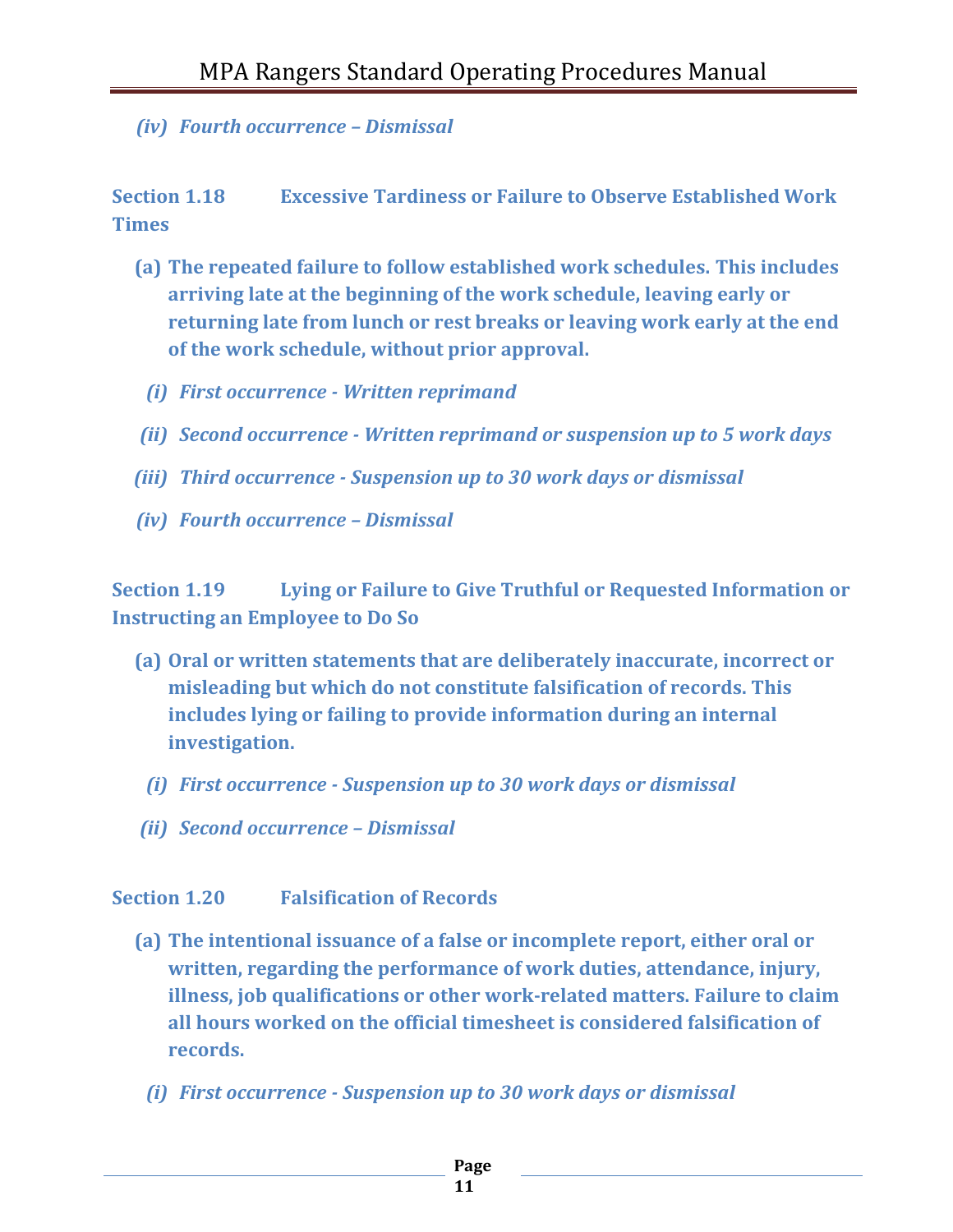*(ii) Second occurrence – Dismissal*

**Section 1.21 Violation or Disregard of Safety Practices** 

- **(a) The failure to follow established safety practices. This includes the performance of an unsafe act or the failure to wear or use appropriate safety equipment and seat belts.**
- *(i) First occurrence - Written reprimand*
- *(ii) Second occurrence - Suspension up to 5 work days*
- *(iii) Third occurrence - Suspension up to 30 work days or dismissal*
- **Section 1.22 Negligence in Not Reporting Unsafe Conditions**
	- **(a) Not reporting an unsafe condition which could or did result in injury to oneself or others.**
	- *(i) First occurrence - Written reprimand or suspension up to 5 work days*
	- *(ii) Second occurrence - Suspension up to 30 work days or dismissal*
	- *(iii) Third occurrence – Dismissal*

#### **Section 1.23 Negligence**

- **(a) Failure to use ordinary or reasonable care, caution, attention, diligence or discretion in the performance of assigned duties and responsibilities.**
- *(i) First occurrence - Written reprimand or suspension up to 5 work days*
- *(ii) Second occurrence - Suspension up to 30 work days or dismissal*
- *(iii) Third occurrence – Dismissal*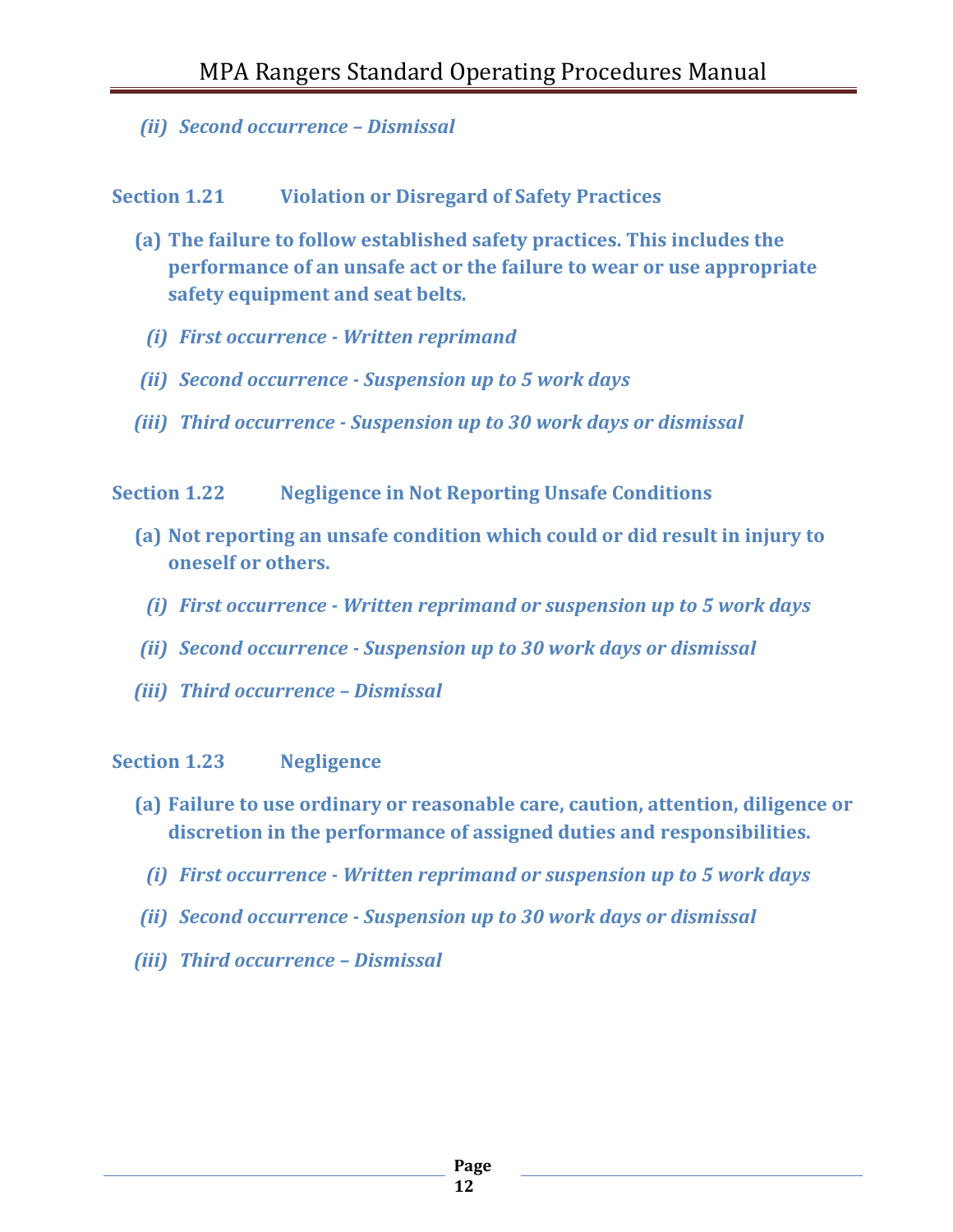#### **Section 1.24 Possession or Consumption of Alcohol**

- **(a) The consumption of any alcoholic beverage while on duty or reporting to work under the influence of alcohol is prohibited. Possession and or consumption of an alcoholic beverage in or upon the MPA's equipment, vehicles, vessels, or property shall be prohibited.**
- *(i) First occurrence - Suspension for 5 work days*
- *(ii) Second occurrence - Suspension up to 30 work days or dismissal*
- *(iii) Third occurrence – Dismissal*

#### **Section 1.25 Possession of Drugs or Drug Abuse**

- **(a) The unlawful possession, distribution, sale or use of controlled substances, reporting for duty or being on duty while under the influence of drugs, or the storage of or transport of a controlled substance, except for controlled substances seized or held as evidence or drugs prescribed by a licensed physician for the treatment of personal illness or injury.**
	- *(i) First occurrence - Suspension up to 30 work days or dismissal*
- *(ii) Second occurrence – Dismissal*

#### **Section 1.26 Improperly Dressed or Groomed**

- **(a) Failure to wear appropriate uniform or wearing uniform improperly, including required equipment; or disregard of personal appearance which adversely reflects on the MPA. Uniformed and non-uniformed personnel will be required to adhere to proper dress and grooming.**
	- *(i) First occurrence - Oral or written reprimand*
- *(ii) Second occurrence - Written reprimand or suspension up to 5 work days*
- *(iii) Third occurrence - Suspension up to 30 work days or dismissal*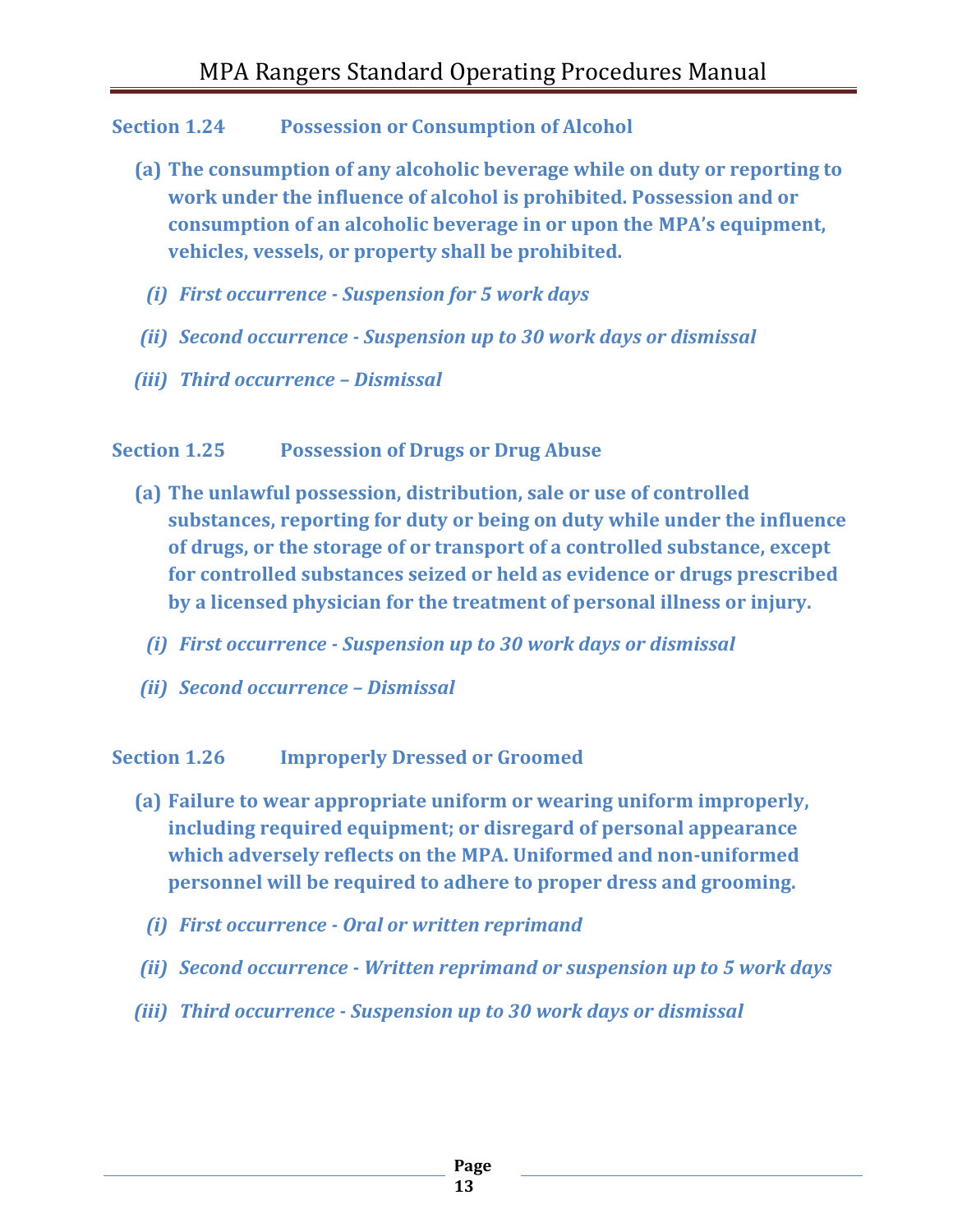#### **Section 1.27 Violation of Computer Policy**

- **(a) The deliberate violation of Division computer policies as listed in the Division's Employee Manual, including the unauthorized release of a password, failure to secure data, unauthorized copying of licensed software or the use of the computer to access, view, copy, download, print, forward, or e-mail objectionable material. Objectionable material includes, but is not limited to, images, text, or documents that depict, describe or evidence nudity, obscenity, sexually-explicit activity, gambling, or prejudice based on race, religion, ethnicity, color, ancestry, sexual orientation or national origin.**
	- *(i) First occurrence - Written reprimand, suspension up to 30 workdays or dismissal*
- *(ii) Second occurrence - Suspension up to 30 work days or dismissal*
- *(iii) Third occurrence – Dismissal*

#### **Section 1.28 Failure to follow oral or written instructions**

- *(i) First occurrence - Written reprimand or suspension up to 5 work days*
- *(ii) Second occurrence - Suspension up to 30 work days or dismissal*
- *(iii) Third occurrence – Dismissal*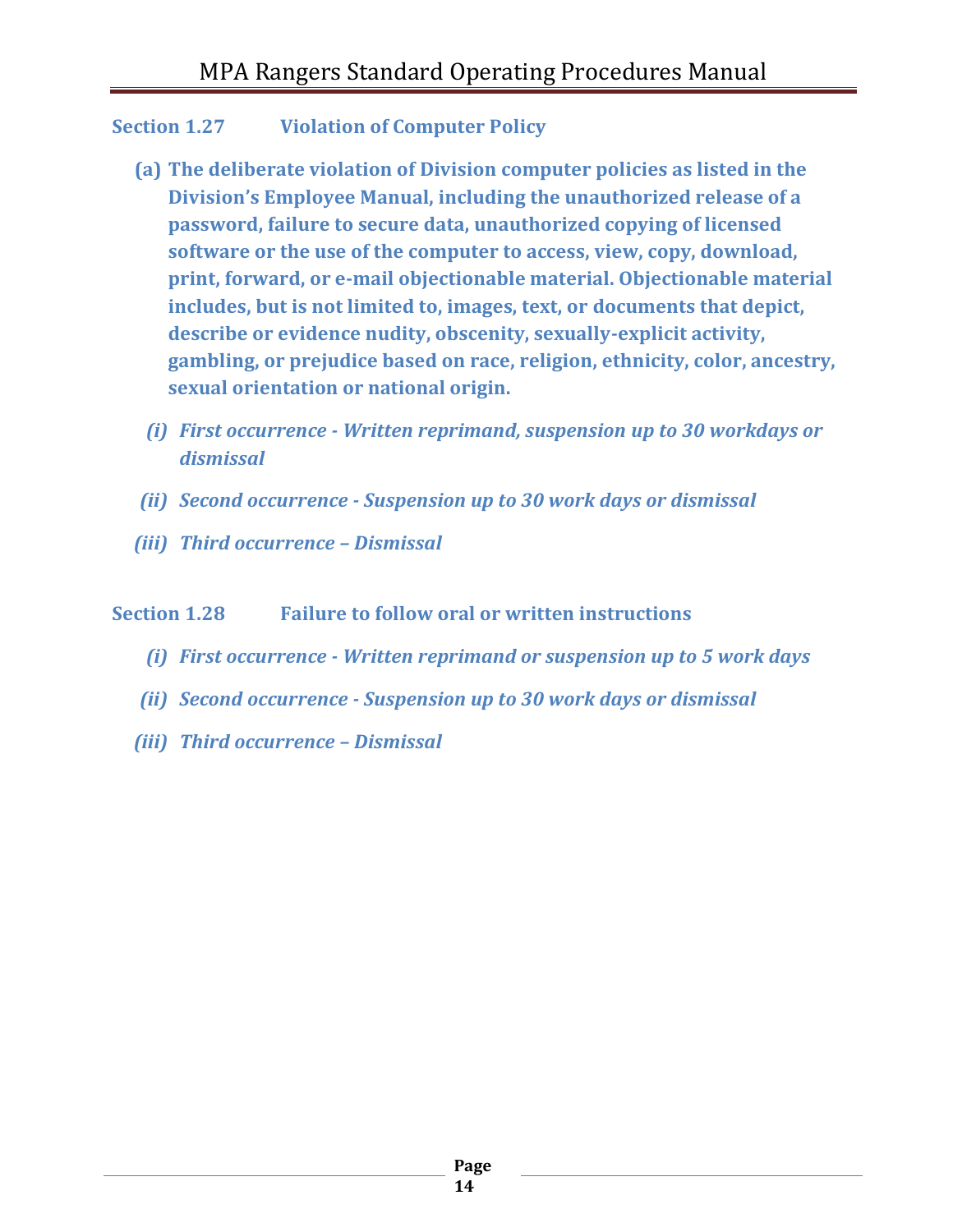# <span id="page-14-0"></span>**Article II. Officer and Public Safety Procedures**

**Section 2.01 It is the policy of the Division to provide rangers with general directions and procedures in order to keep members and the public safe. In addition, property belonging to the Division and to others shall be safe guarded whenever possible.**

**Section 2.02 Rangers will make every effort to conduct enforcement/educational encounters with the general public in a polite, courteous and professional manner.**

**Section 2.03 At all times rangers will remain alert and aware of their surroundings. Rangers are expected to key on people, objects, situations, occurrences, etc. which may present a threat to themselves, the public or property.**

**Section 2.04 Rangers will maintain proficiency in first aid and CPR and will keep current on certifications and training related to the above.**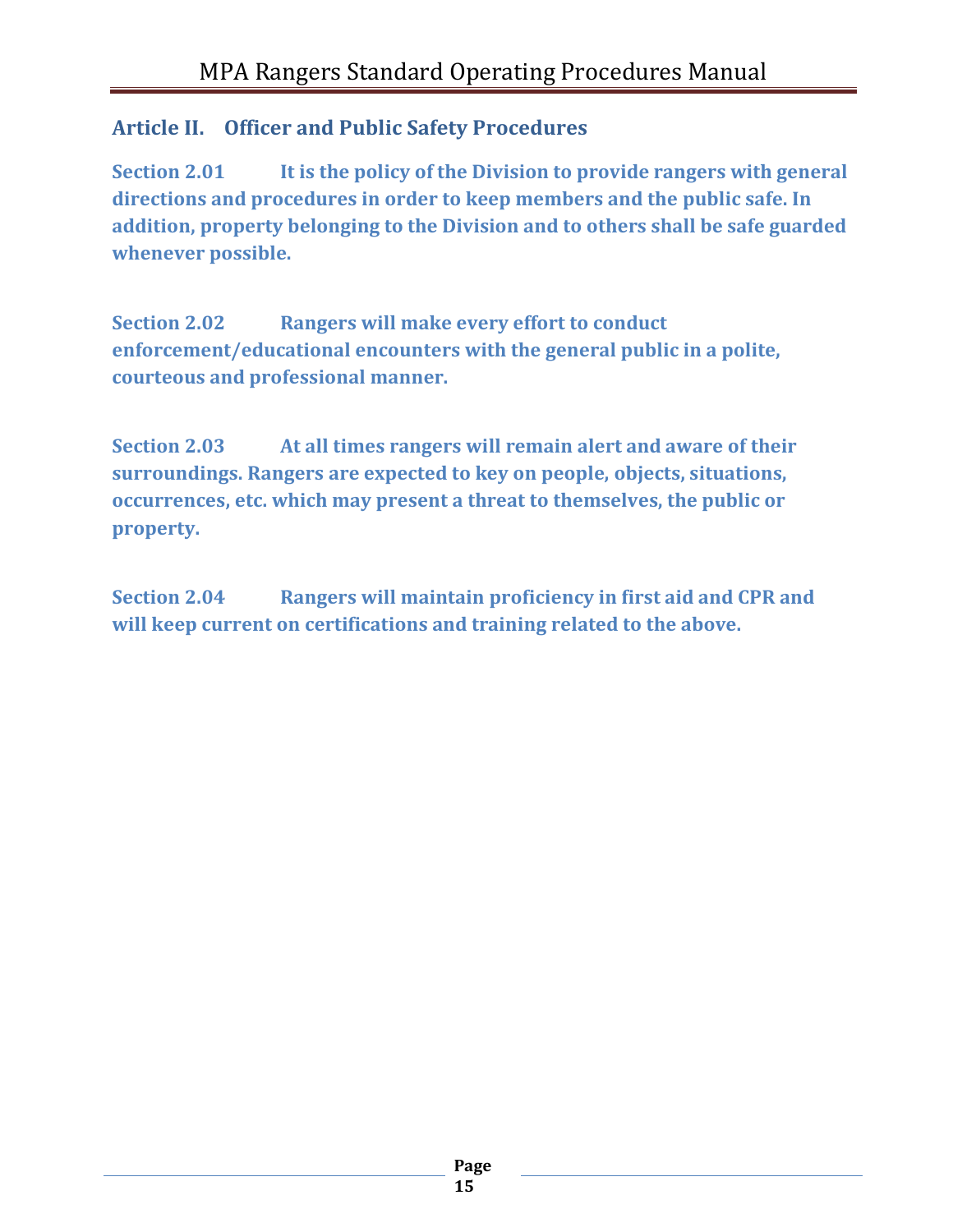### <span id="page-15-0"></span>**Article III. Vessel Safety Gear**

**Section 3.01 The following will be supplied and carried aboard all vessels operated by division members. It will be up to the member in control of the following equipment to maintain and observe/see to the functionality of the gear.**

- **(a) Serviceable fire extinguisher**
- **(b) Operational flashlight**
- **(c) First aid kit (any item used from the kit should be replaced the next day)**
- **(d) A personal floatation device (PFD) for every person on board. It is highly recommended spare or extra PFD's are carried as well.**
- **(e) Functional GPS/VHF radio**
- **(f) Throw ring**
- **(g) Visual distress signals, both handheld and pistol type**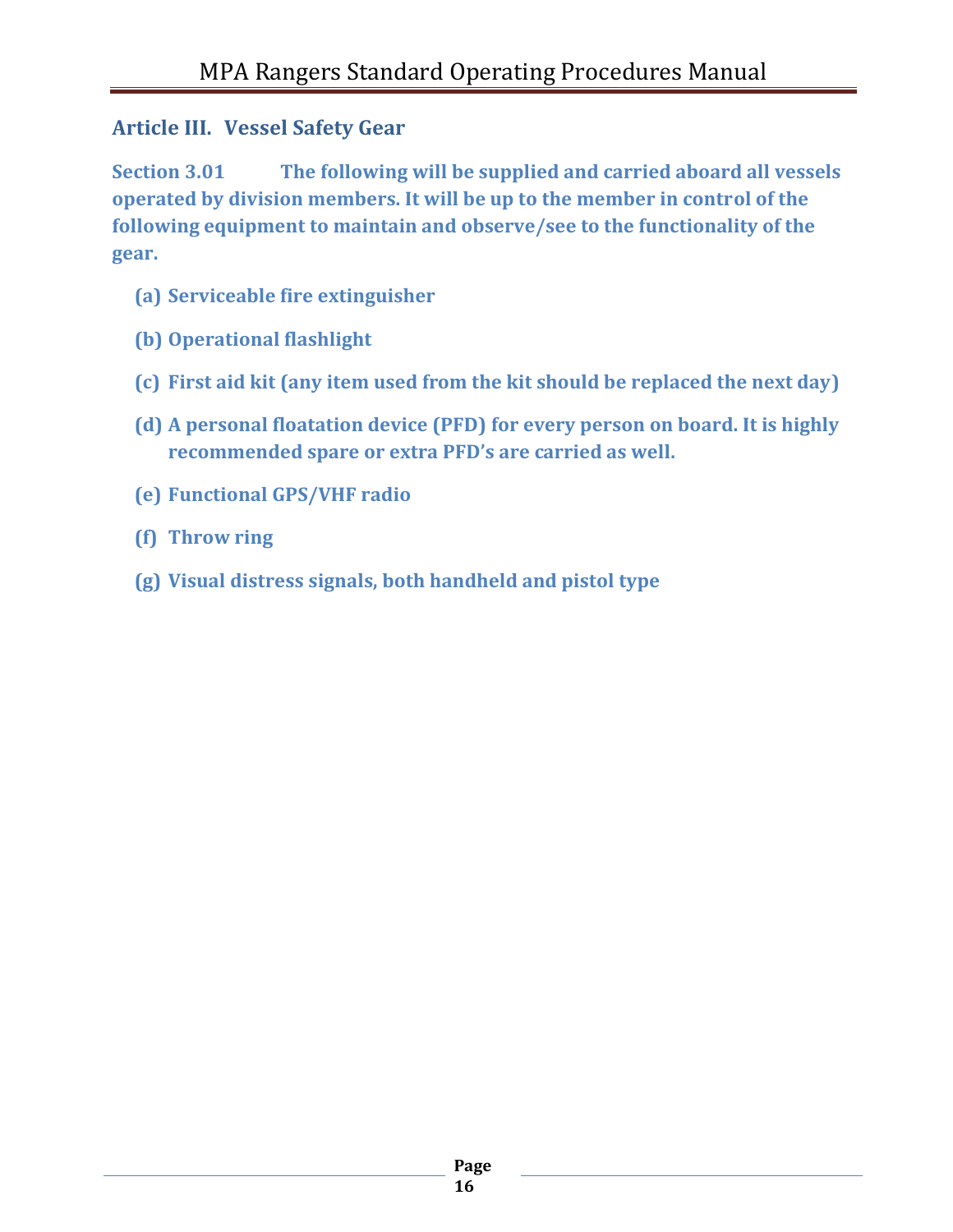# <span id="page-16-0"></span>**Article IV. Vessel Operations Procedures**

**Section 4.01 It is the policy of the Fisheries Division that all vessels and vehicles owned by the Division shall be operated and used only for official business or as otherwise authorized by a supervisor.**

**Section 4.02 Division vessels and vehicles shall only be used to accomplish the Division's mission or other authorized division business.**

**Section 4.03 All members who operate Division vehicles or vessels are responsible for their safe operation; division vessels will be operated with due regard for operators, passengers, and other vessels safety.**

**Section 4.04 Vessel operations and seamanship will always be performed to the operational standards as specified by the Royal Grenadian Coast Guard.**

**Section 4.05 Division vessels kept in the water shall be equipped with a functional automatic bilge pump and reliable battery.**

- **(a) Ideally, vessels left in the water should be equipped with twin batteries with a one/two/both/off switch.**
- **(b) Bilge pump operation should be checked daily.**

**Section 4.06 Equipment Readiness: Each member shall ensure that after use, equipment will be fueled (when practical) and in good operating condition in order to respond to calls for service and emergency response.**

**Section 4.07 Equipment Repairs: A member shall coordinate with the appropriate supervisor to determine and verify the need, location and method of payment concerning all repairs to Division equipment.**

**Section 4.08 Loss or damage to equipment: In the event issued equipment is lost, stolen or damaged, the member will report the incident to a supervisor before the end of shift. If appropriate or requested by a supervisor, the member will submit a Incident Report Form relaying the circumstances of the loss.**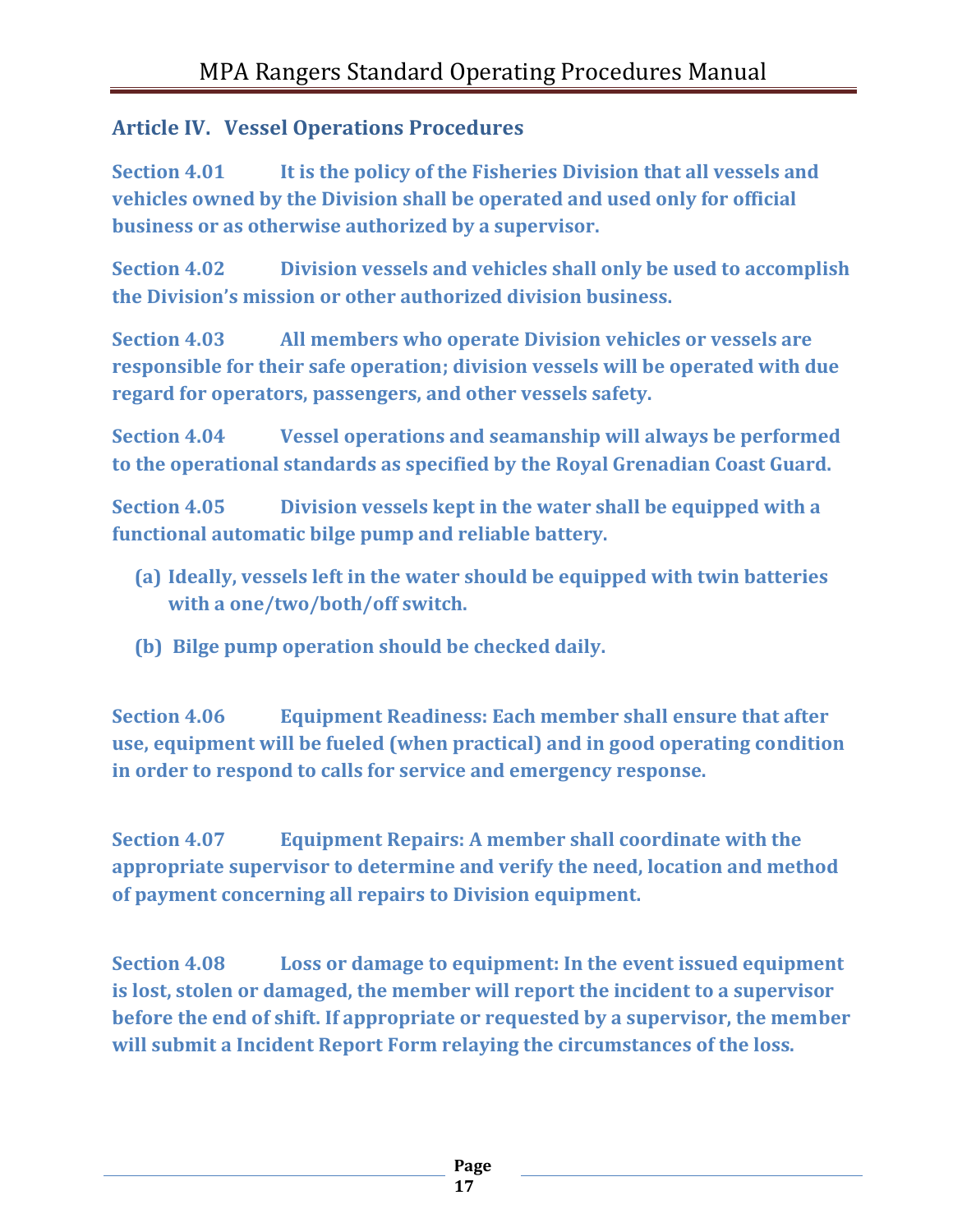**Section 4.09 Accident/damage with or without injury: In the event of an accident vessel or vehicle with injury, the member will render aid if capable to anyone injured and seek medical help if necessary. The supervisor will be notified as soon as possible. Any accident or damage not resulting in injury will be reported to a supervisor immediately. The member will make every effort to document the circumstances of the incident and photograph the damage to all property.**

**Section 4.10 If a member of the division causes damage to another person's property, vehicle, vessel or belongings, the member will immediately document the incident, photograph the alleged damage and immediately notify a supervisor. An Incident Report Form will be filled out.**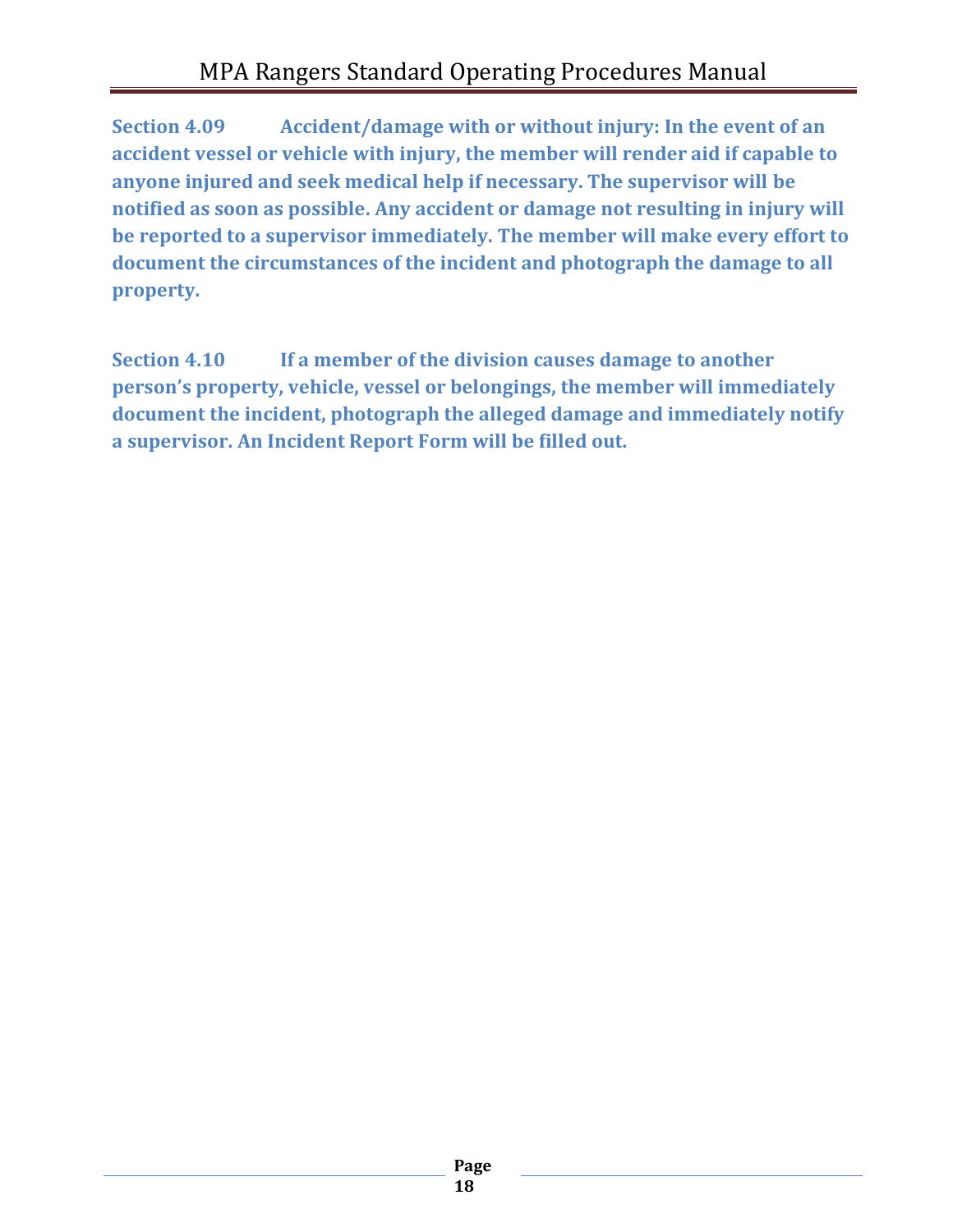# <span id="page-18-0"></span>**Article V. Preventative Maintenance/Care of Division equipment/Logs**

**Section 5.01 Members are responsible for the condition and maintenance of all assigned equipment including vessel, engine and trailer (when applicable). If any item becomes unserviceable, it will be brought to the attention of the appropriate supervisor.**

**Section 5.02 Members are required to be aware of engine hours and associated preventive maintenance schedules as outlined by the engine manufacture. Monthly vessel logs will be maintained and reflect engine hours per shift, fuel/oil use and performed maintenance procedures in addition to repair work performed that month.** 

**Section 5.03 After every shift the entire vessel will be through hosed down with fresh water. Engine(s) will be flushed internally as well per the manufactures recommendations.**

**Section 5.04 Vessels will be kept clean and neat inside and out. All gear will be stowed properly while underway and all carry-on gear and equipment will be removed at the end of shift to be secured.**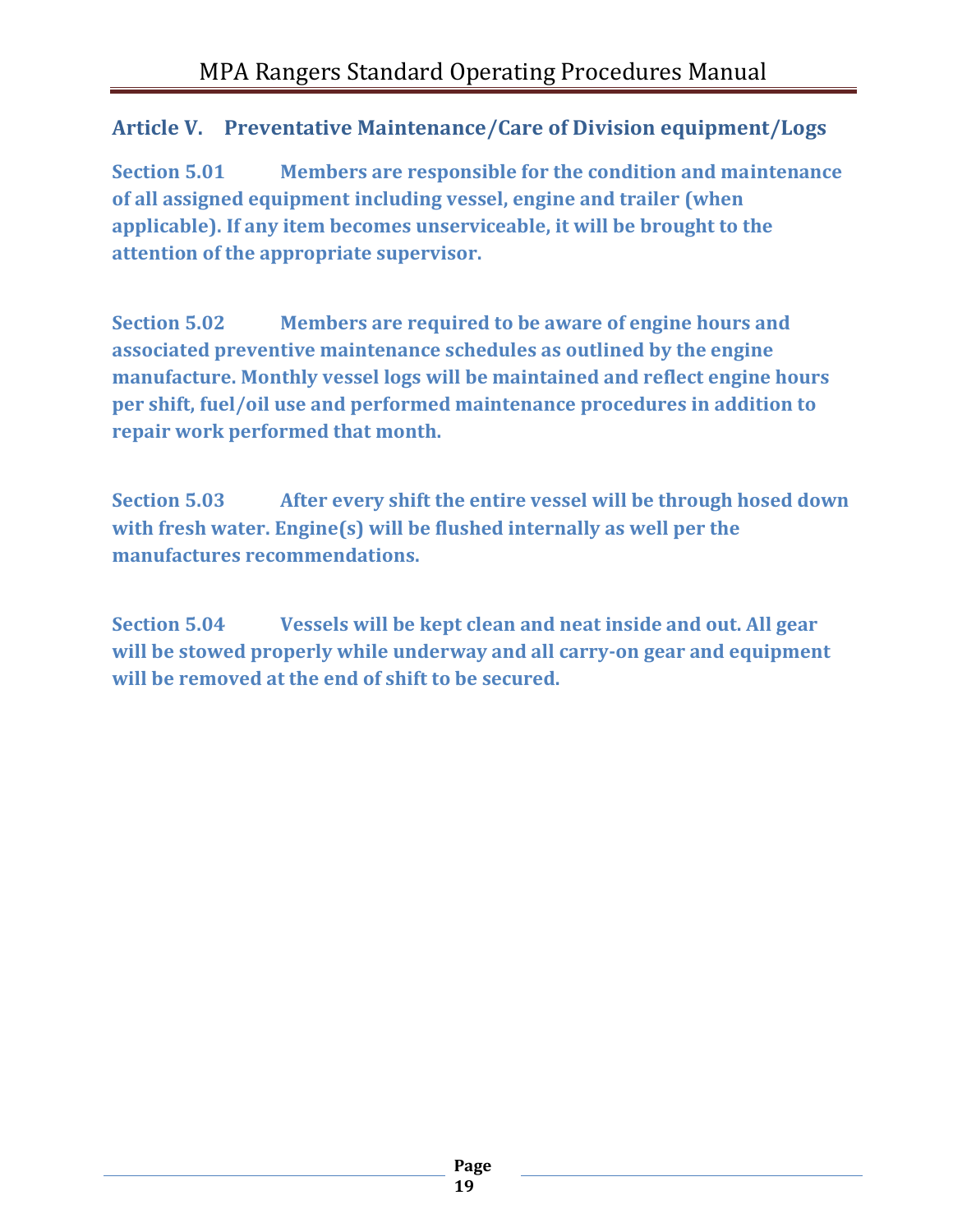#### <span id="page-19-0"></span>**Article VI. Responding to Violations**

**Section 6.01 Policy: It is the policy of the division to provide guidance and instructions when violations occur in a Marine Protected Area**

**Section 6.02 Procedures: Upon detection or notification of a violation occurring or having occurred in the MPA the member will take the following actions:**

- **(a) Note date, time, and location of violation. Location shall be established via issued GPS. Information shall be collected on the following list:**
	- *(i) Length and type of vessel.*
- *(ii) Vessel name or home port.*
- *(iii) Number of persons on board.*
- *(iv) Identifying the captain or owner, and by what means identification was obtained (i.e. Passport, vessel registration etc.)*
- *(v) Names of any and all violators or witnesses to the incident.*
- *(vi) If the violation involved destruction of the coral reef environment, all efforts should be made to identify the means of navigation/location available to the suspect vessel (i.e. Charts, GPS, local knowledge).*
- *(vii) Pictures should be taken of the suspect vessel occupants and any exhibits necessary to prove or establish the crime.*
- *(viii) All exhibits collected in support of the alleged violation will be photographed and properly tagged in accordance to Royal Grenadian Police Force (RGPF) established procedures (See Exhibits, Chain of custody, page 31)*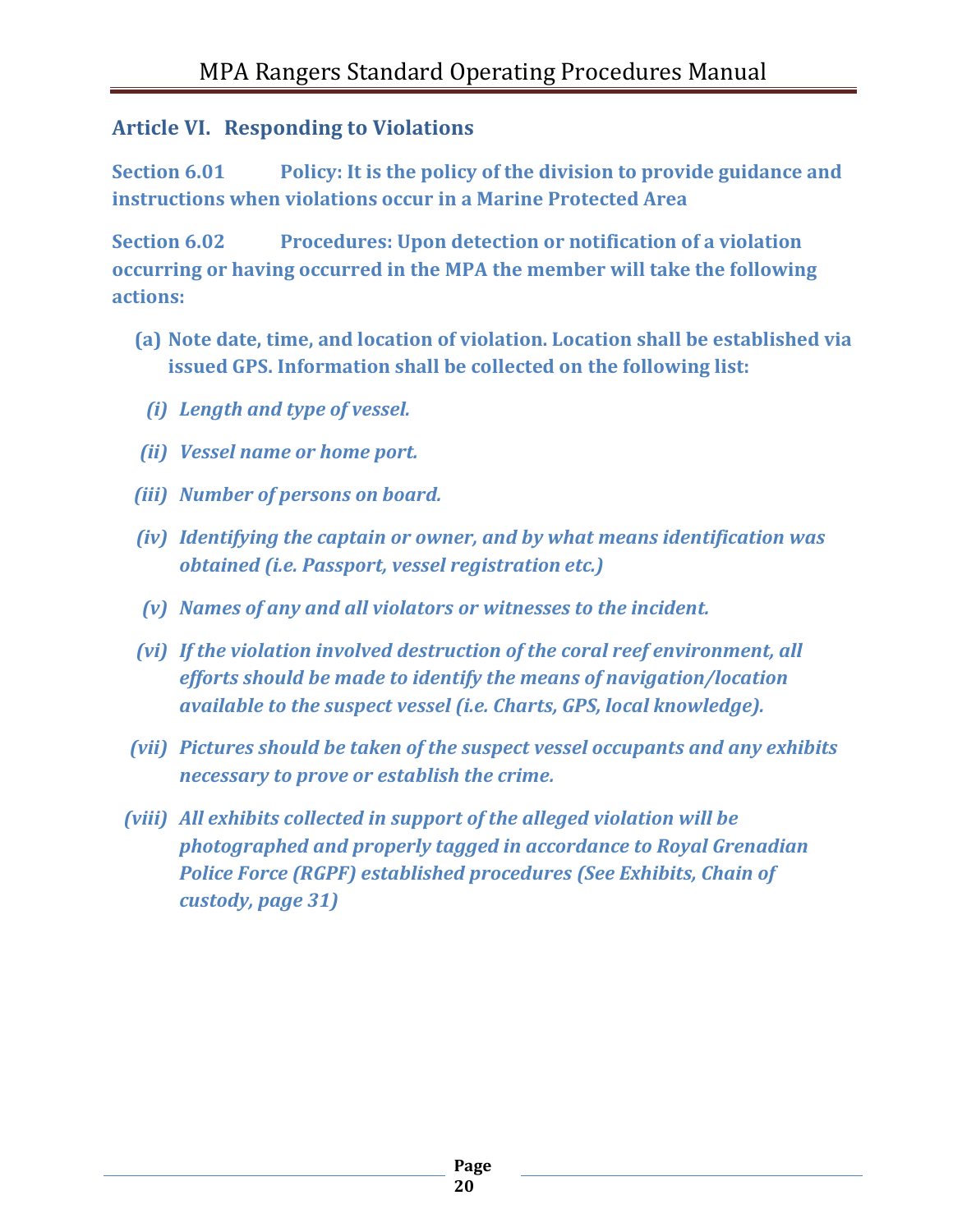#### <span id="page-20-0"></span>**Article VII. Arrest and Transport Procedures**

**Section 7.01 When the elements necessary have been met to provide probable cause a crime has been committed and the ranger is to arrest the alleged offender, the ranger will;**

- **(a) Identify themselves and tell the person that he/she is being arrested or detained**
- **(b) Inform them of the alleged offence or violation**
- **(c) Clearly inform he/she is not free to leave; take hold of the individual(s) if necessary to restrain their movements or to prevent their escaping.**
- **(d) Caution he/she in accordance with Rule 2 judge's rule (YOU ARE NOT OBLIGED TO SAY ANYTHING UNLESS YOU WISH TO DO SO BUT WHAT YOU SAY MAY BE PUT INTO WRITING AND GIVEN IN EVIDENCE) and note any reply.**
- **(e) When after being cautioned a person is being questioned, or elects to make a statement, a record shall be kept of the time and place at which any such questioning or statement began and ended and of the persons present.**
- **(f) Make an arrest as quietly as possible and treat the prisoner with consideration.**

**Section 7.02 When individual(s) are arrested the Ranger will use the following transportation procedures.**

- **(a) All prisoners will be thoroughly searched for any weapons or contraband on or about their person or possession(s) as demonstrated by instructors from RGPF. If prisoners are to be transported in a vessel, THEY WILL HAVE A LIFE PRESERVER SECURED TO THEM WHILE OVER WATER AT ALL TIMES.**
- **(b) If an individual(s) poses a threat to the ranger, public or themselves every effort should be made to summon help from the RGPF and Coast Guard for transport.**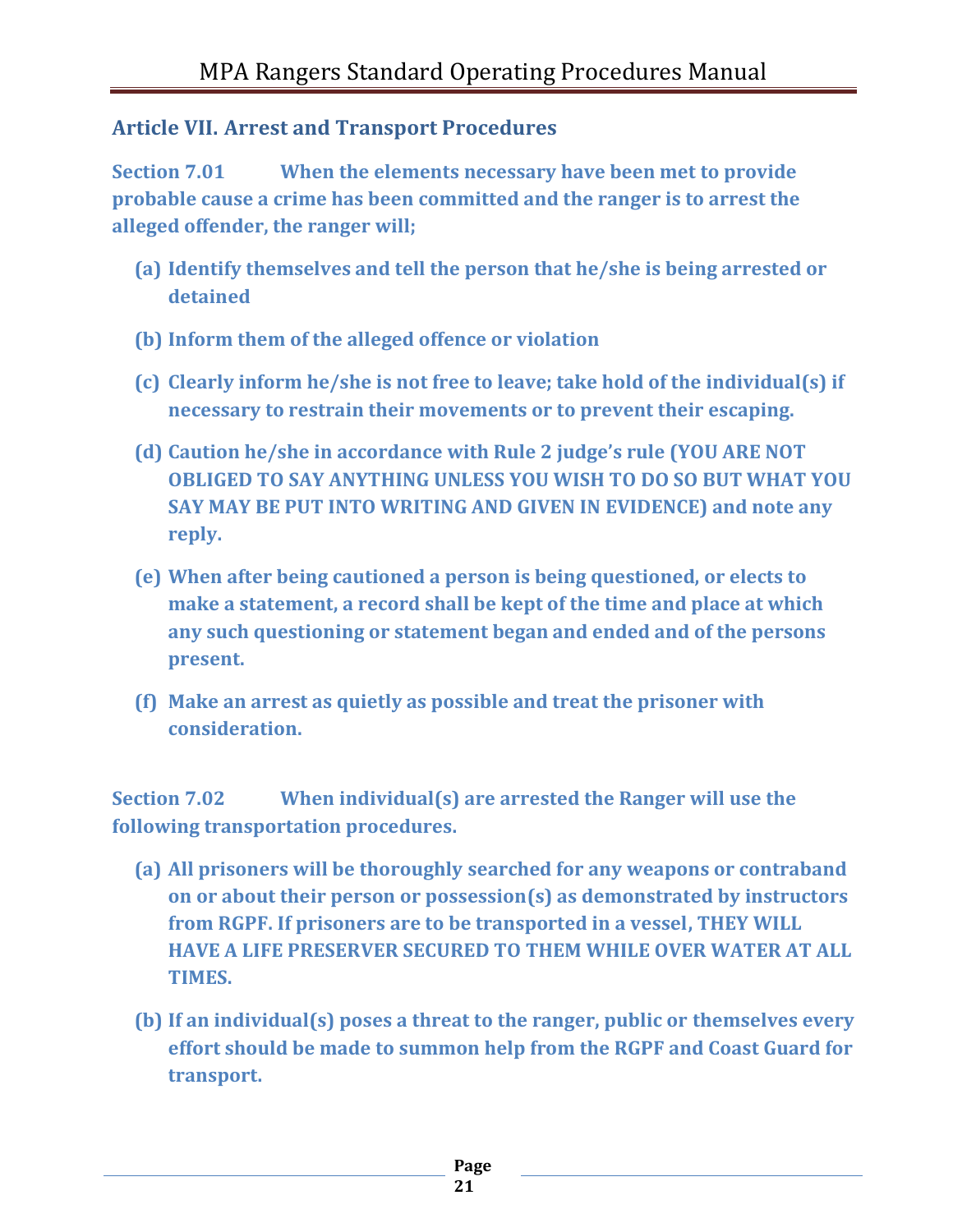# <span id="page-21-0"></span>**Article VIII. Juveniles in Police Custody**

**Section 8.01 Juveniles should not be taken in custody for minor offences but should be cautioned and sent or taken home to parents or guardians, a record of which must also be made in the incident report form.**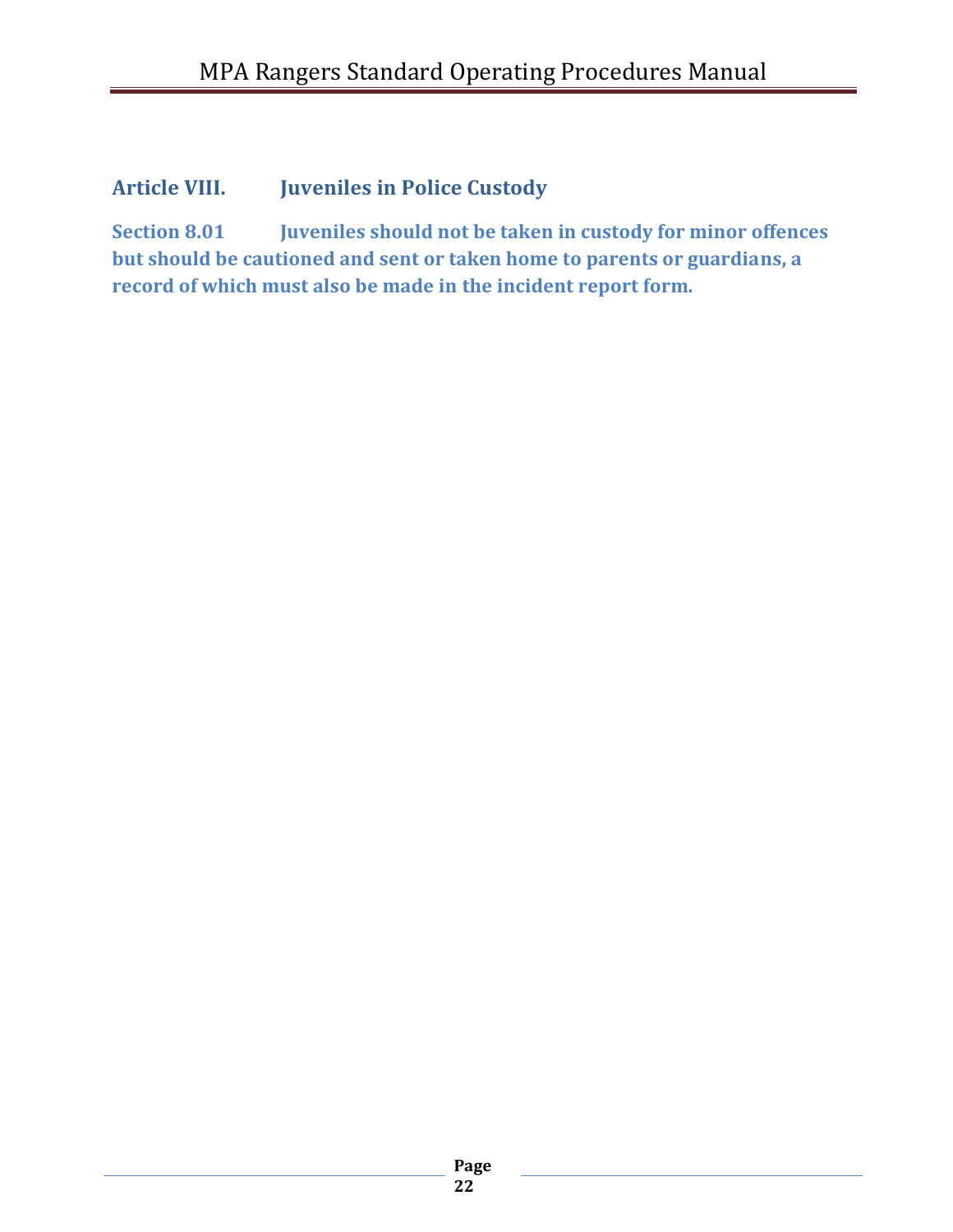#### <span id="page-22-0"></span>**Article IX. Use of Force**

**Section 9.01 When the use of force is necessary to affect a lawful arrest, rangers will use only the amount of force that is:**

- **(a) Necessary to affect lawful objectives, and**
- **(b) Reasonable and necessary to gain control/compliance of the situation and then de-escalate.**

# **The following is taken from the Grenadian Criminal Code, Title VII and**  *will be adhered to at all times*

#### **RESPONSIBILITY FOR USE**

- 19. Title VII Justifiable Force and Harm section 53 (1) and Sections 59 (1) and (2) of the Criminal Code explains.
	- a. Section 53 (1) states, " For the purpose of this Code, force or harm is justifiable which is used or caused in pursuance of such matter of justification and within such limits, as are hereafter in this Title mentioned."
	- b. Section 59 (1) states, "Any person MAY, with or without warrant or other legal process, arrest and detain another person who has committed a felony, and may if the other person, having notice or believing that he is accused of felony, avoids arrest by resistance or fight or escapes or endeavours to escape from custody, use any force which is necessary for his arrest, detention, or recapture, and may kill him, if he cannot by any means otherwise be arrested, detained, or retaken."
	- c. Section 59 (2) states, "Whoever is duly authorized by warrant or other legal process to arrest or detain a person for felony MAY, if that person has notice or believes that a warrant or other legal process is in force against him, justify any force which is necessary for his arrest, detention, or recapture, and may kill him, if he cannot by any means otherwise be arrested, detained or retaken although in fact the felony has not been committed by the other person, or although in fact no felony has been committed.
	- d. Note carefully the words MAY. There is nothing within the section which says "SHALL" and in all circumstances, this must be borne in mind.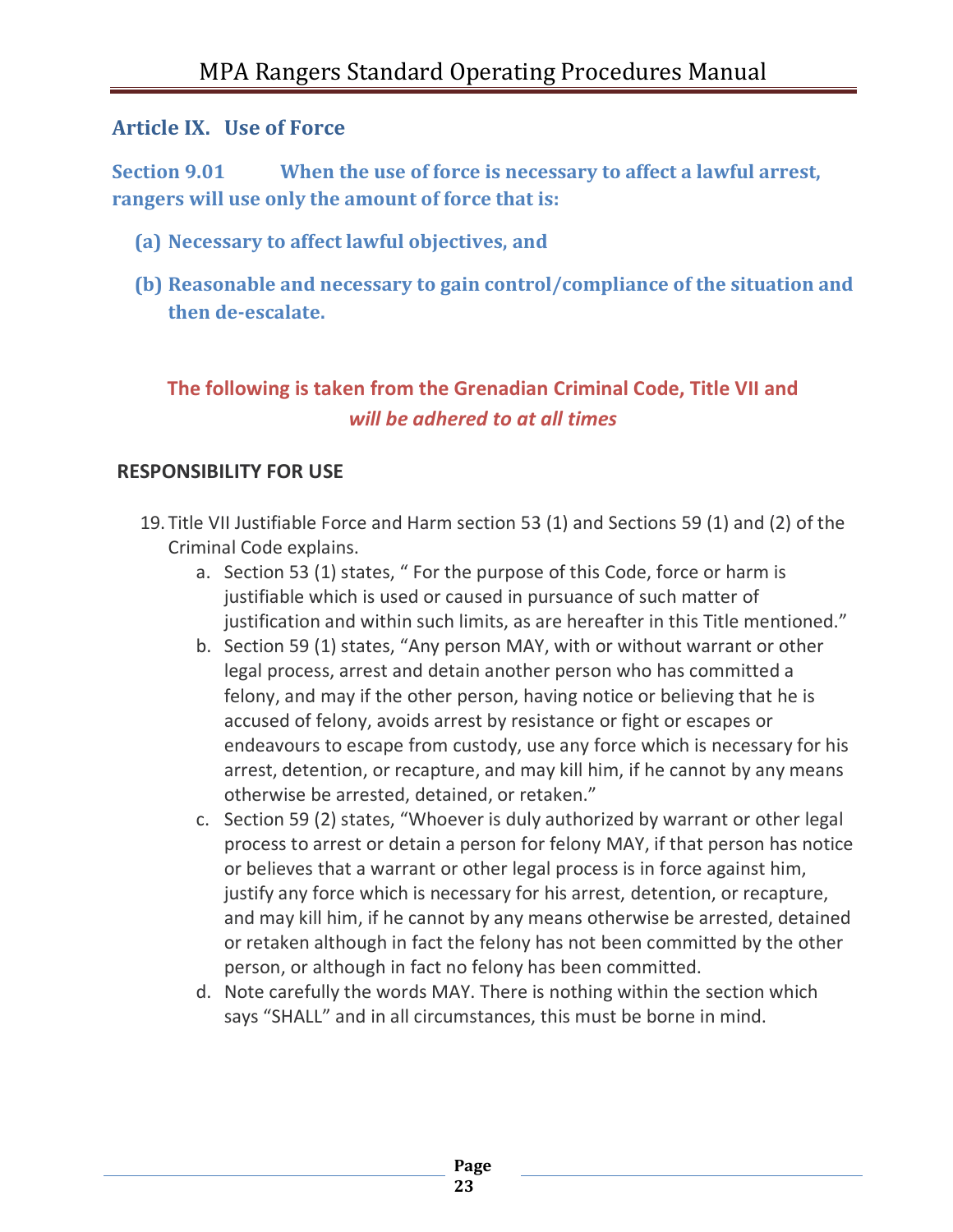- 20. Force may be justified in the cases and manner, and subject to the conditions, mentioned in Title VII of the Criminal Code, section 54, namely
	- a. express authority given by a statute; or
	- b. authority to execute the lawful sentence or order of court; or
	- c. the authority of an officer to keep the peace or of a court to preserve order; or
	- d. authority to arrest, and detain for felony; or
	- e. authority to arrest, detain or search a person otherwise than for felony; or
	- f. necessity for prevention of a defense against crime; or
	- g. necessity for defense of property or possession or for overcoming obstruction to the exercise of lawful rights; or
	- h. necessity for preserving order on board a vessel; or
	- i. authority to correct a child, servant or other similar person, for misconduct; or
	- j. the consent of the person against whom the force is used (save where otherwise expressly provided in the Code).

#### **USE OF MINIMUM FORCE**

21.Nothing in the guidelines affects the principle to which section 54 Cap. 1 Criminal Code gives, however only minimum force must be used in any given circumstance. The degree of force justified will vary according to the circumstances of each case.

#### **End**

# **Grenadian Criminal Code, Title VII**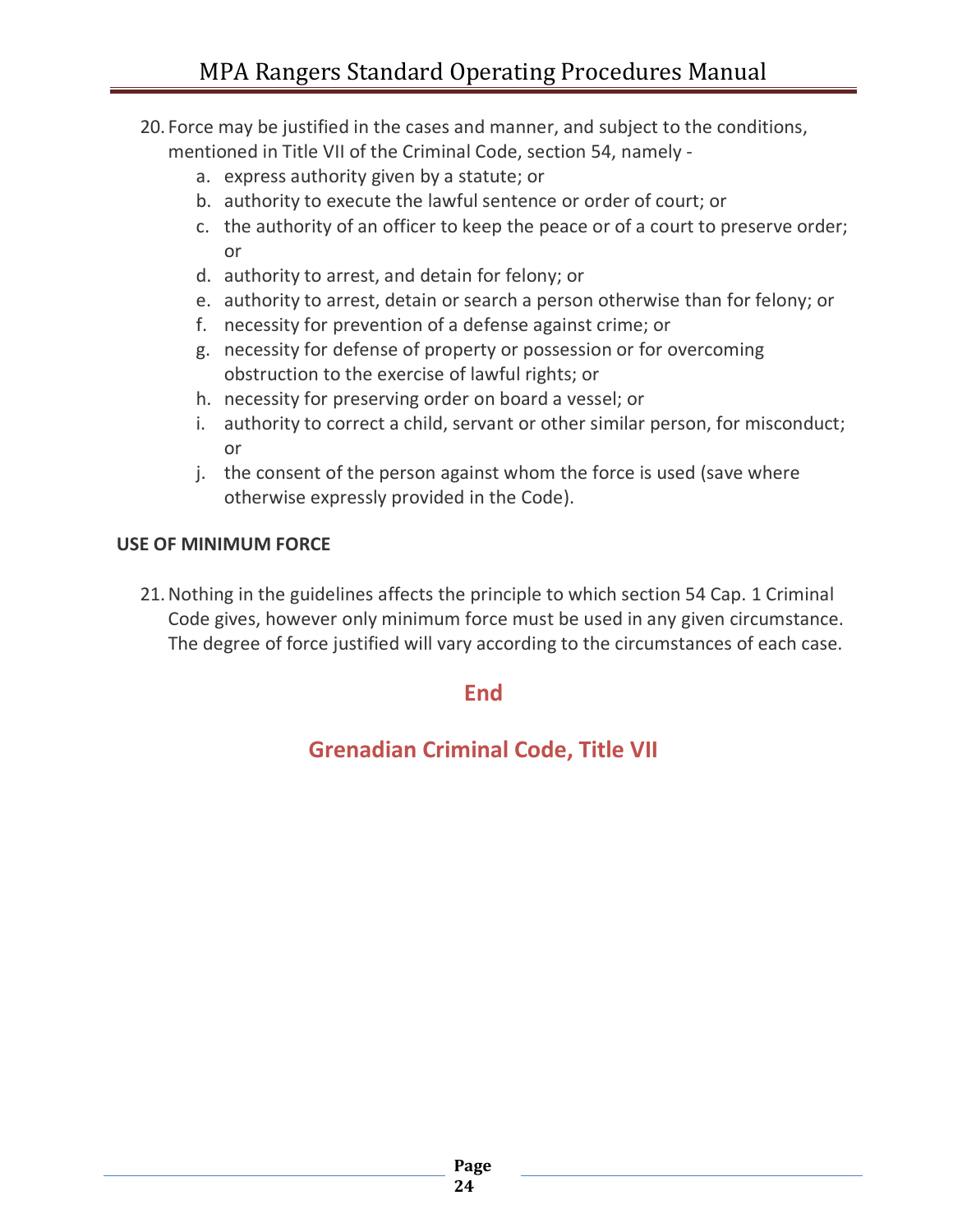### <span id="page-24-0"></span>**Article X. Collapsible Baton**

**Section 10.01 If an approved collapsible baton is added to the rangers issued equipment, they must maintain, carry and deploy the baton in strict accordance to rules, regulations and training provided by the RGPF.**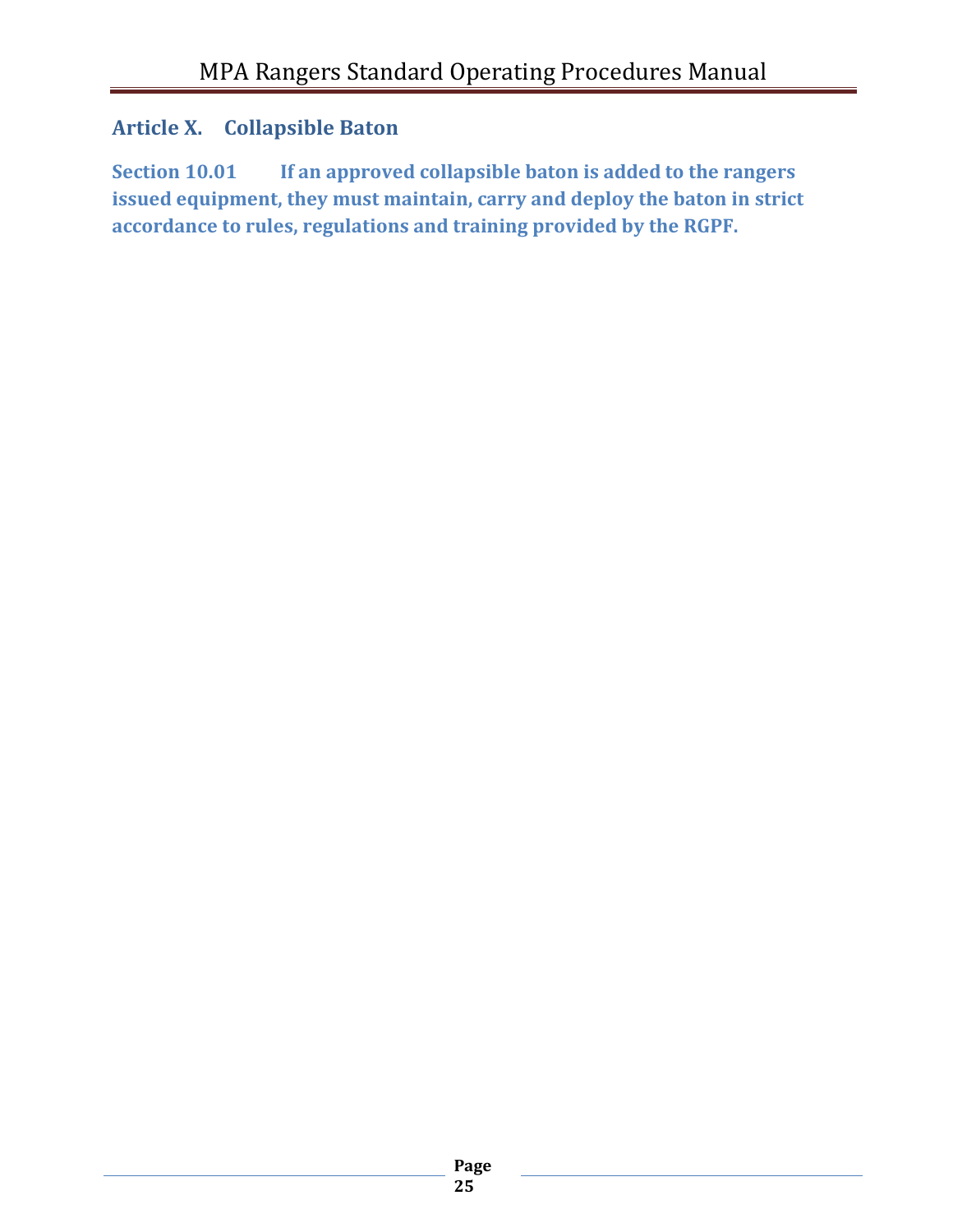#### <span id="page-25-0"></span>**Article XI. Exhibits, Chain of Custody**

**Section 11.01 Exhibits may be evidence recovered in possession of an accused or may be traced evidence. In dealing with exhibits in criminal cases the rules of evidence must be strictly observed. The chain of custody must be maintained from the recovery of the exhibit through its preservation, transmittal, analysis and presentation to its admission in evidence of a legal issue. The ranger must be alert to the consequences of improper handling of exhibits particularly since such handling could completely negate the value of otherwise admissible court evidence.** 

- **(a) Any article which is produced as evidence in a case is known as an Exhibit. The item must be given an identification reference (e.g. AB/1/97), have a label attached bearing a description of the article and the reference and should be signed by the witness who introduces the exhibit into evidence. Great care must be taken to ensure that they are preserved in the same condition as when found and labels do not become detached.**
- **(b) Any physical evidence collected at a crime scene that may ultimately be presented in court as an exhibit must have the chain of evidence maintained. The initial steps in this process are:** 
	- *(i) Marking or labeling the item at the time it is collected by the collector. This may be done by placing the initials of the collector, if feasible on the item, then attaching a Royal Grenada Police Force Property\Exhibit Card to it.*
- *(ii) The evidence shall then be placed in an appropriate container or Grenada Police Force property envelope and sealed.*
- *(iii) Items of evidence that cannot be marked shall be placed in an appropriate container and sealed.*
- *(iv) Markings or initials should be placed on the seal and on the package or container.*
- *(v) The Property Card should then be attached.*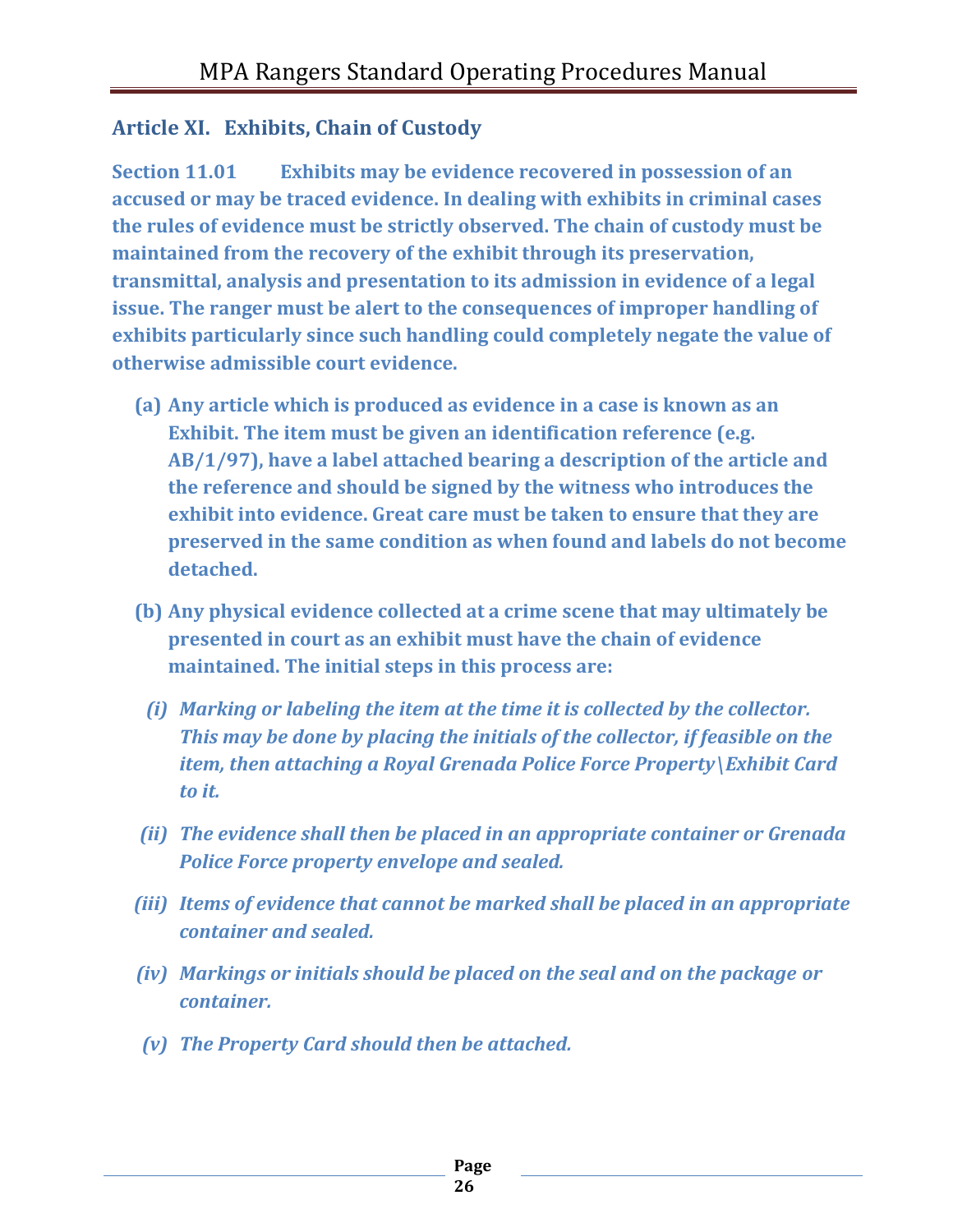- **(c) Where a reference is made in a witness statement to a document or object material to the case, then it should be clearly described and referred to as for example "Exhibit AB/1/97".**
- **(d) All exhibits seized by a ranger must be turned over to the exhibit custodian before the end of the work day or shift**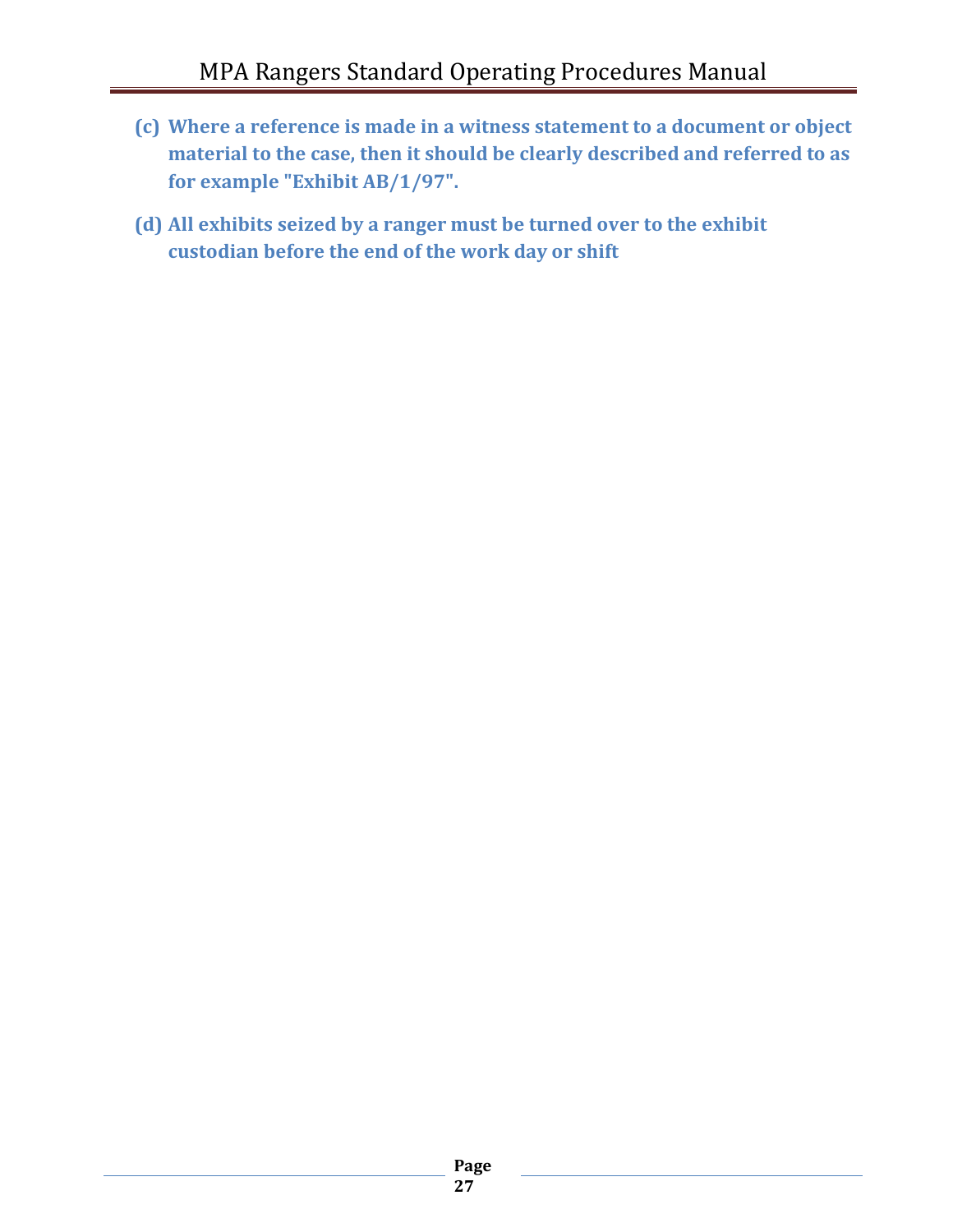### <span id="page-27-0"></span>**Article XII. Report writing and case package preparation**

**Section 12.01 It is the policy of the division to train and educate all rangers on the importance of proper report/narrative writing.**

#### **Section 12.02 Rangers will;**

- **(a) Be able to accurately complete any or all report forms.**
- **(b) Demonstrate a basic knowledge of all pertinent standing orders.**
- **(c) Demonstrate an ability to incorporate the elements of effective report writing (who, what, when, where, and how) into a report.**
- **(d) Demonstrate basic capability in report writing skills (grammar, word usage, logical sequence, composition, and conciseness).**
- **(a) The report is everything in a criminal case or reporting of events incidents. If not reported properly, the event did not occur.**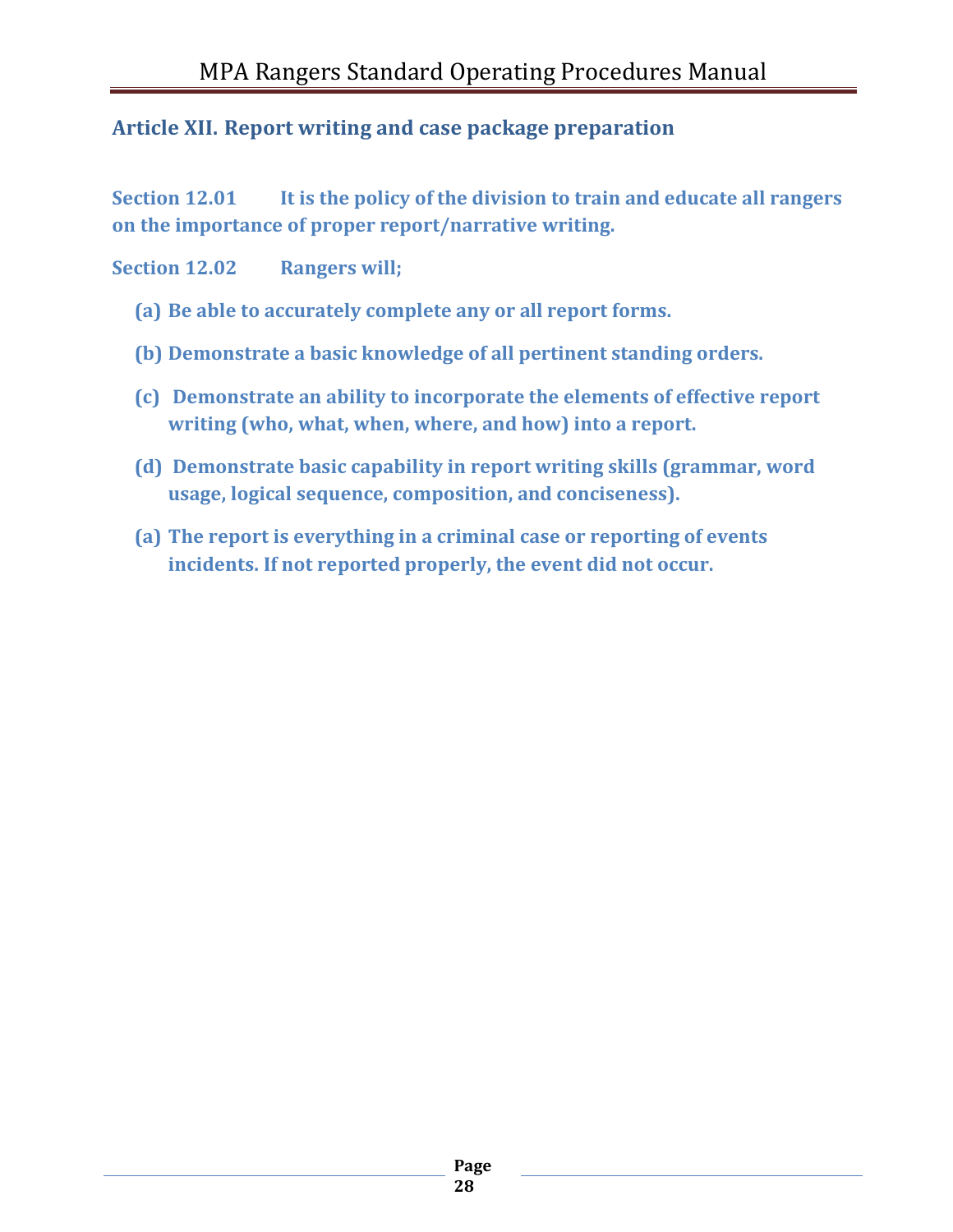#### <span id="page-28-0"></span>**Article XIII. Court Appearance and Testimony**

**Section 13.01 Policy: to provide guidance to the divisions members when testifying in court and establish a system to facilitate court appearance.**

**Section 13.02 A ranger giving evidence in court should stand in an upright and respectful manner, and speak clearly in a distinct and audible voice so that the Court and jury may easily hear him. The evidence must be confined strictly to the evidence in the case before the Court.**

**Section 13.03 Members will respond to all summons or subpoenas that are served by the court.**

**Section 13.04 Court Appearances**

- **(a) Attendance in Her Majesty's court is mandatory upon receipt of the summons, subpoena or any other form of notification.**
- **(b) If the member is scheduled to be in court on an assigned day off it is the members' responsibility to coordinate with their supervisor to identify a suitable replacement day off.**
- **(c) It shall be the responsibility to notify the supervisor whenever a summons is received.**
- **(d) If the member is unable to respond to a summons or appear in court due to previously approved leave, illness, or other emergency, they shall immediately notify a supervisor and the court or entity issuing the summons.**
- **(e) Members will always appear in court in their Class A uniform.**

#### **Section 13.05 Testifying**

- **(a) Prior to the time of the trial, the member should become completely familiar with the details of the case. The member should discuss the case with the prosecutor, fellow members who are involved, and their supervisor.**
- **(b) Physical evidence should be prepared for court and necessary arrangements made to have the evidence available in court.**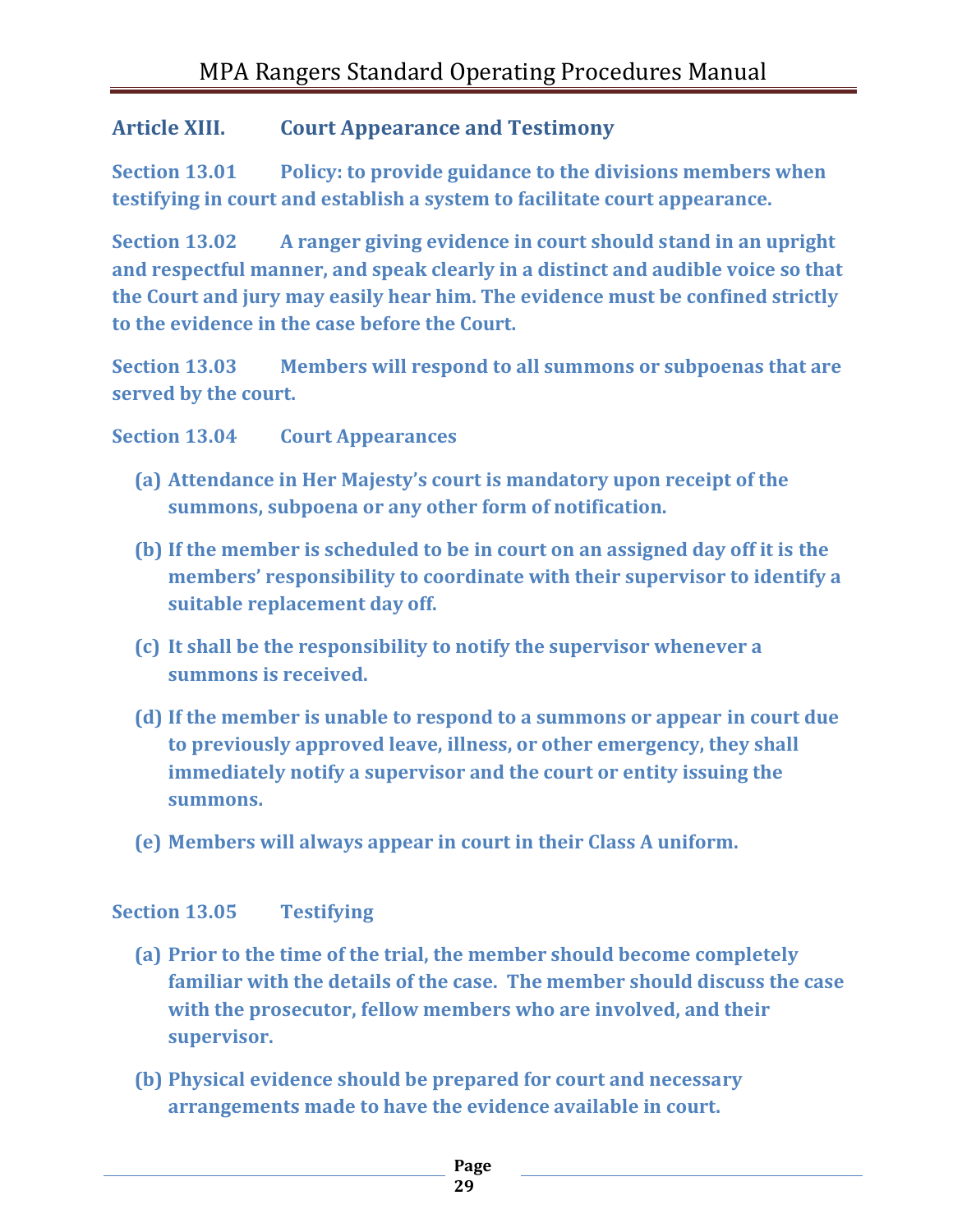- **(c) A member shall testify in court truthfully, confining testimony to the case before the court and shall not suppress or overstate the circumstances.**
- **(d) Under cross examination, the sworn member shall answer with the same readiness and civility as when testifying in support of the charge.**
- **(e) The member should avoid all inappropriate contact with the magistrate, defendant, or the defense attorney.**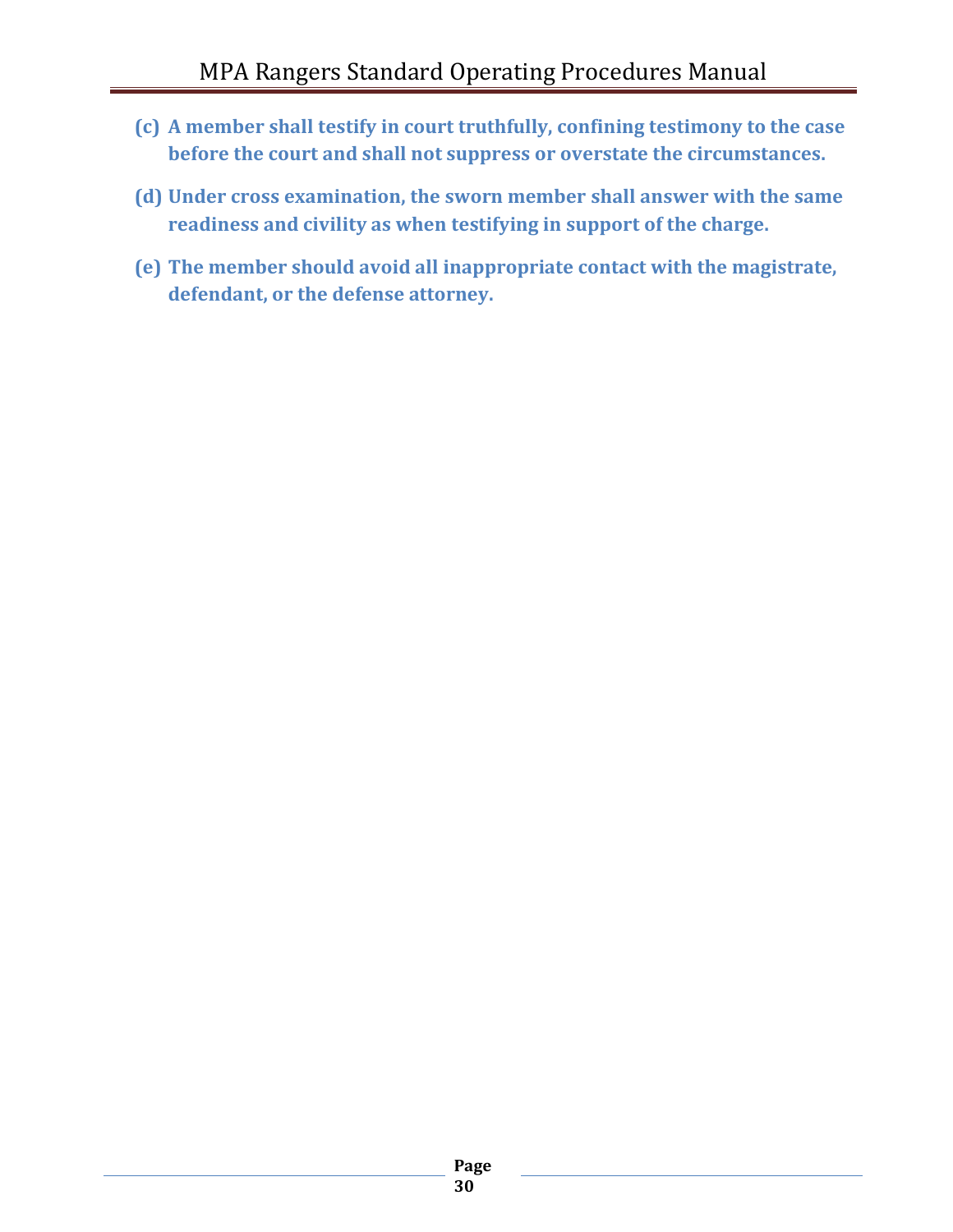#### <span id="page-30-0"></span>**Article XIV. Chain of Command**

**Section 14.01 Policy: The division will establish and organizational structure that clearly identifies the chain of command and the authority empowering its members.**

**Section 14.02 Members will adhere to the chain of command; exceptions may only be authorized by a supervisor in written form.**

**Section 14.03 Members will promptly obey any lawful orders of a supervisor.**

**Section 14.04 Members will not follow unlawful orders or orders that are in specific conflict with established rules and regulation. If any orders are received that fall under this category, the member will report the situation to a higher authority.**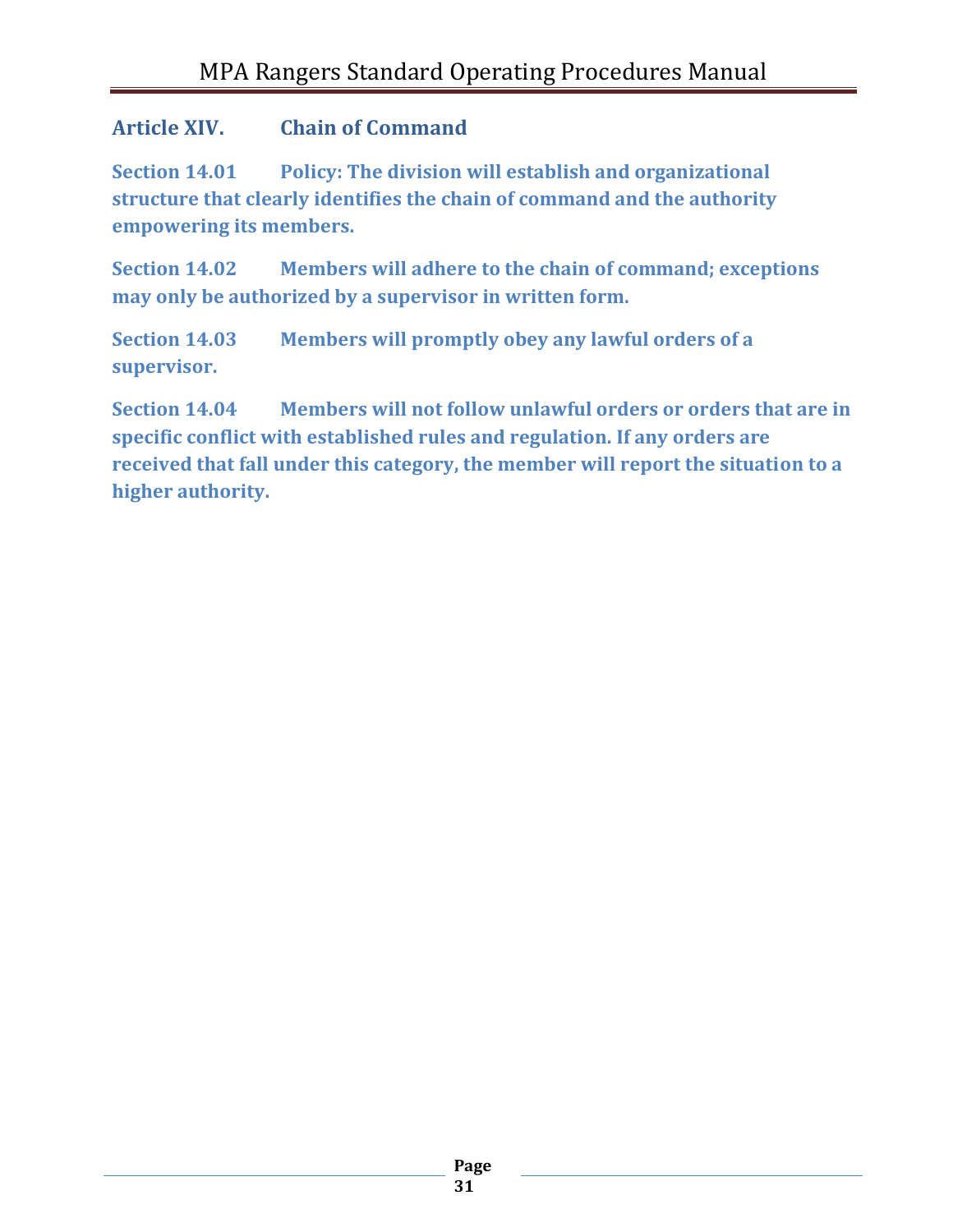# <span id="page-31-0"></span>**Article XV. Uniforms, Personal Appearance and Dress Code**

**Section 15.01 Policy: It is the policy of the division that all members, while in the performance of their official duties, dress in a professional manner in order to promote the consistent identification of its members in order to create a professional public image.**

**Section 15.02 Supervisors will monitor and enforce this dress code and be responsible for ordering, replacing or exchanging issued uniforms.**

**Section 15.03 Class "A" uniform shall consist of the following:**

- **(a) Uniform shirt**
- **(b) Long uniform trousers or pants.**
- **(c) Black belt**
- **(d) Black shoes**
- **(e) Black socks**

**Section 15.04 Class "B" uniform shall consist of the following:**

- **(a) Uniform Shirt**
- **(b) Short(s) uniform pants**
- **(c) Black belt**
- **(d) Black shoes**
- **(e) Patrol cap**

**Section 15.05 All uniforms shall be clean, pressed and worn in a professional manner consistent with the image of the Division.**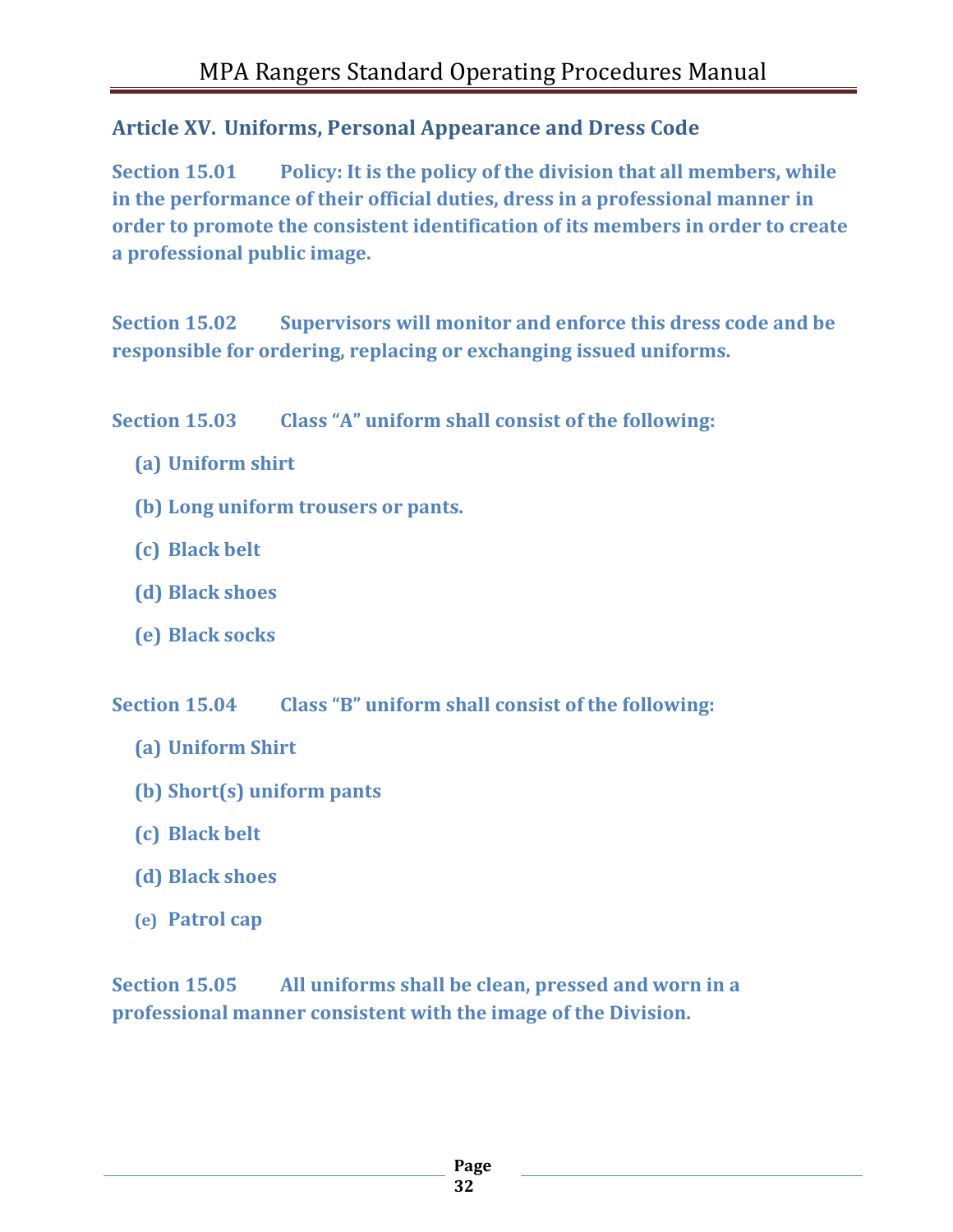- **(a) All division members shall report for duty neatly dressed, well groomed and in appropriate attire for the assignment. While on duty, members will maintain a neat, clean and professional appearance to the extent the daily assignment will allow.**
- **(b) Members reporting to the magistrate, court or prosecutors office shall wear the Class "A" uniform. Class "A" uniform may also be worn for community events, outreach or meetings with stakeholders or other agencies. Class "B" uniforms shall be worn for most patrol duties not involving any situations mentioned in B above.**